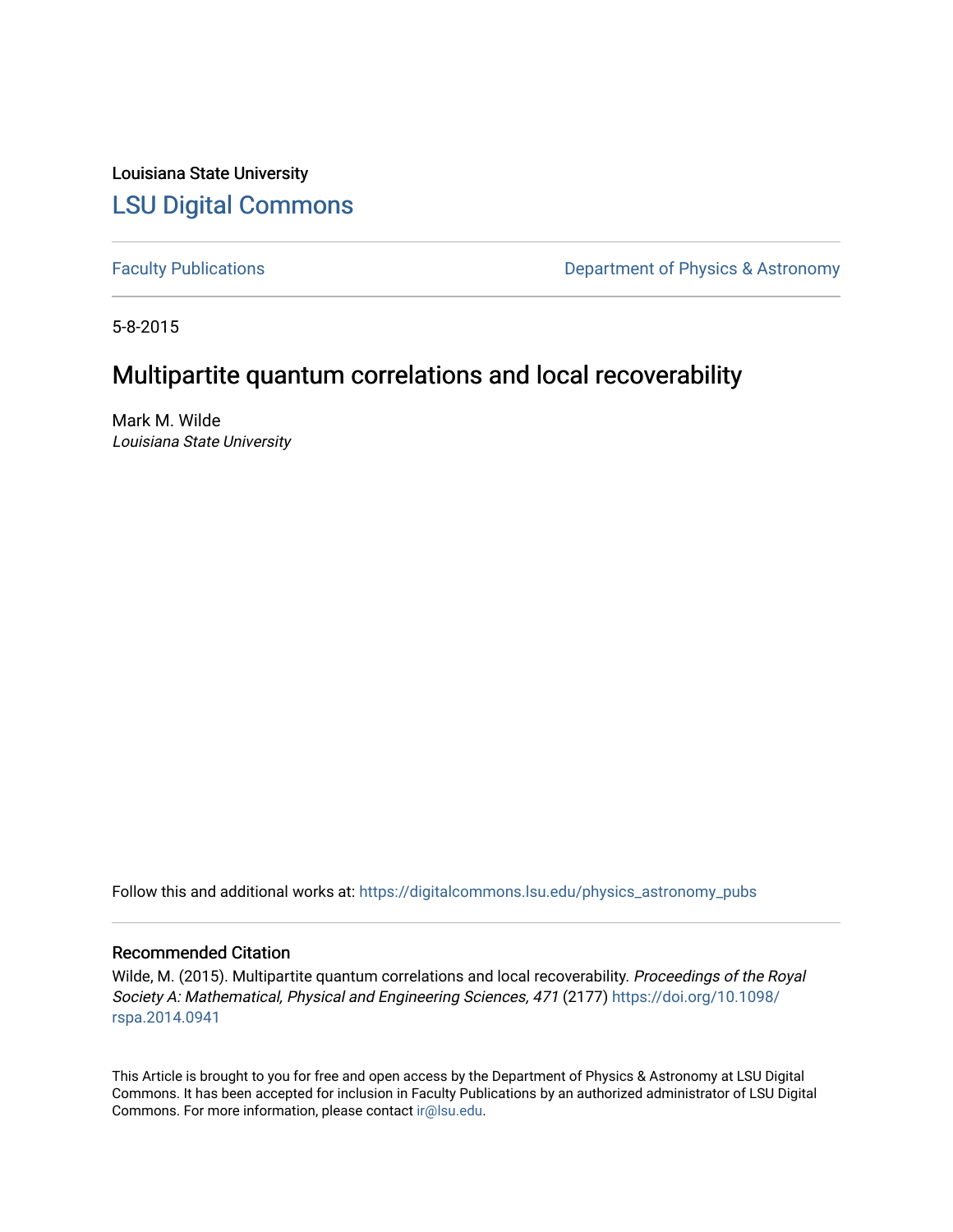# **PROCEEDINGS A**

## rspa.royalsocietypublishing.org



**Cite this article:**Wilde MM. 2015 Multipartite quantum correlations and local recoverability.*Proc. R. Soc. A* **471**: 20140941. http://dx.doi.org/10.1098/rspa.2014.0941

Received: 6 December 2014 Accepted: 12 March 2015

#### **Subject Areas:**

Research

quantum physics, quantum computing, quantum engineering

#### **Keywords:**

multipartite quantum correlation, multipartite symmetric quantum discord, conditional entanglement of multipartite information, conditional quantum mutual information, quantum Markov chains

#### **Author for correspondence:**

Mark M. Wilde e-mail: [mwilde@lsu.edu](mailto:mwilde@lsu.edu)

# Multipartite quantum correlations and local recoverability

## Mark M. Wilde

Hearne Institute for Theoretical Physics, Center for Computation and Technology, Department of Physics and Astronomy, Louisiana State University, Baton Rouge, LA 70803, USA

**MMW, [0000-0002-3916-4462](http://orcid.org/0000-0002-3916-4462)** 

Characterizing genuine multipartite quantum correlations in quantum physical systems has historically been a challenging problem in quantum information theory. More recently, however, the *total correlation* or *multipartite information* measure has been helpful in accomplishing this goal, especially with the multipartite symmetric quantum (MSQ) discord (Piani *et al.* 2008 *Phys. Rev. Lett.* **100**, 090502. [\(doi:10.1103/PhysRevLett.100.090502\)](http://dx.doi.org/doi:10.1103/PhysRevLett.100.090502)) and the conditional entanglement of multipartite information (CEMI) (Yang *et al.* 2008 *Phys. Rev. Lett.* **101**, 140501. [\(doi:10.1103/PhysRevLett.101.140501\)](http://dx.doi.org/doi:10.1103/PhysRevLett.101.140501)). Here, we apply a recent and significant improvement of strong subadditivity of quantum entropy (Fawzi & Renner 2014 [\(http://arxiv.org/abs/1410.0664\)](http://arxiv.org/abs/1410.0664)) in order to develop these quantities further. In particular, we prove that the MSQ discord is nearly equal to zero if and only if the multipartite state for which it is evaluated is approximately locally recoverable after performing measurements on each of its systems. Furthermore, we prove that the CEMI is a faithful entanglement measure, i.e. it vanishes if and only if the multipartite state for which it is evaluated is a fully separable state. Along the way, we provide an operational interpretation of the MSQ discord in terms of the partial state distribution protocol, which in turn, as a special case, gives an interpretation for the original discord quantity. Finally, we prove an inequality that could potentially improve upon the Fawzi–Renner inequality in the multipartite context, but it remains an open question to determine whether this is so.

# 1. Introduction

The quantification and characterization of correlations in multiple physical systems has a long history, with

2015 The Author(s) Published by the Royal Society. All rights reserved.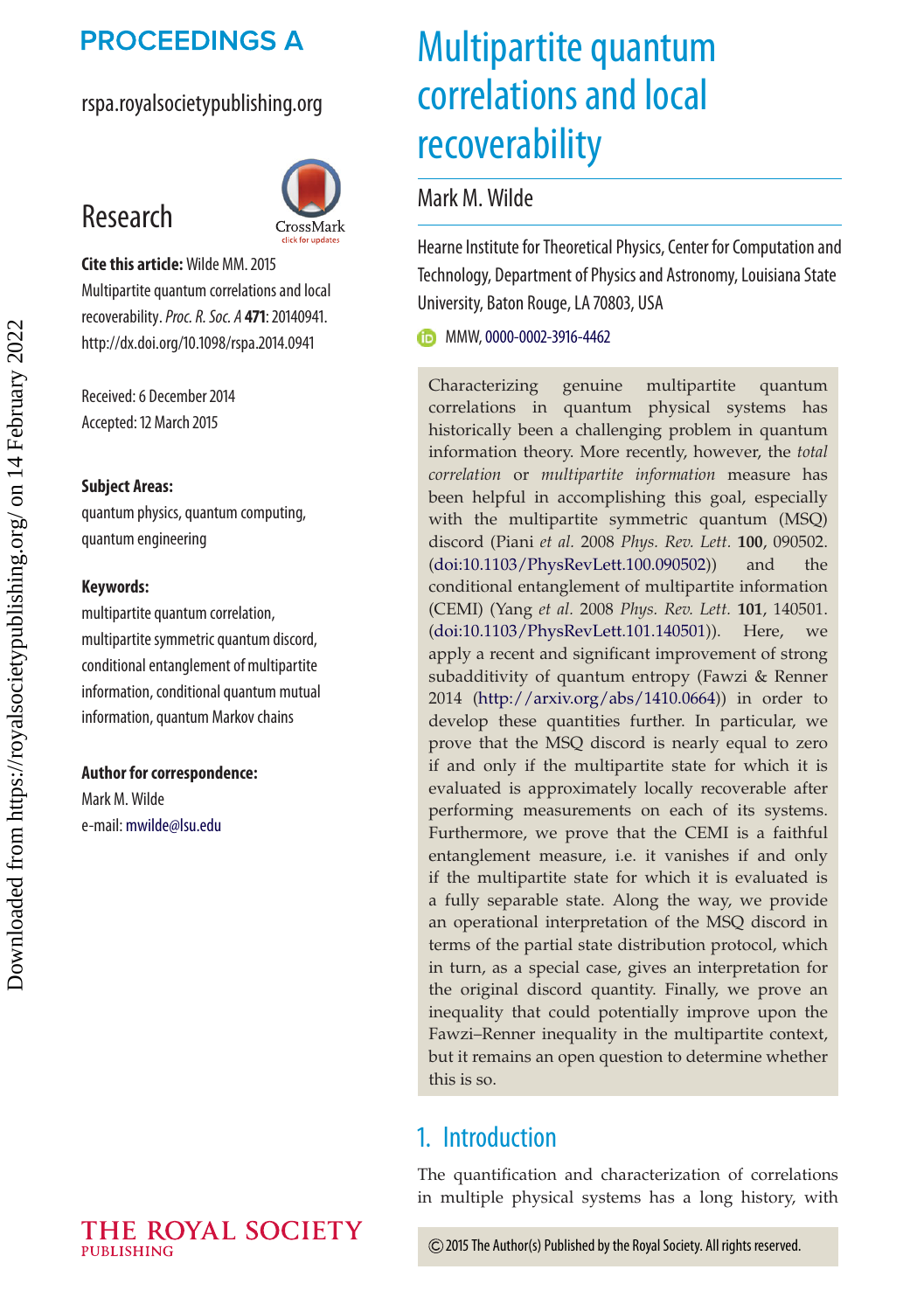$$
I(X_1 : \dots : X_l) \equiv H(X_1) + \dots + H(X_l) - H(X_1 \dots X_l),
$$
\n(1.1)

where  $H(\cdot)$  is the Shannon entropy. The total correlation has the salient properties of being non-negative and monotone non-increasing under local operations, meaning that it does not increase under the local discarding of information, i.e. for random variables  $X_1, X'_1, \ldots, X_l, X'_l, X'_l$ the following inequality holds:

$$
I(X_1 X_1': \dots : X_l X_l') \ge I(X_1': \dots : X_l').
$$
\n(1.2)

The generalization of the total correlation to quantum physical systems is straightforward, given simply by replacing Shannon entropies with von Neumann entropies [\[3\]](#page-19-2). In the quantum information theory literature, the quantity is known as the *multipartite information*. Specifically, let  $\rho_{A_1A_2\cdots A_l}$  be a multipartite density operator representing the state of systems  $A_1, \ldots, A_l$  (i.e.  $\rho_{A_1A_2\cdots A_l}$  is a trace one, positive semi-definite operator acting on the tensor-product Hilbert space  $\mathcal{H}_{A_1} \otimes \cdots \otimes \mathcal{H}_{A_l}$ ). The multipartite information of this state is defined as

$$
I(A_1 : \dots : A_l)_{\rho} \equiv H(A_1)_{\rho} + \dots + H(A_l)_{\rho} - H(A_1 \dots A_l)_{\rho},
$$
\n(1.3)

with the von Neumann entropy of a density operator  $\sigma$  on system *S* defined in terms of the natural logarithm as  $H(S)_{\sigma} \equiv H(\sigma) \equiv -\text{Tr}\{\sigma \log \sigma\}$  and the marginal entropies  $H(A_i)_{\rho}$  are defined with respect to the reduced density operator

$$
\rho_{A_i} = \mathrm{Tr}_{A_1 \cdots A_l \setminus A_i} \{ \rho_{A_1 \cdots A_l} \}.
$$
\n(1.4)

The quantity in (1.3) is also non-negative and monotone non-increasing under the local discarding of information, i.e. the following inequality holds for a multipartite density operator  $\rho_{A_1A'_1\cdots A_lA'_l}$ 

$$
I(A_1A'_1: \dots: A_lA'_l)_{\rho} \ge I(A'_1: \dots: A'_l)_{\rho}.
$$
\n(1.5)

The above inequality follows because the multipartite information can be written in terms of the relative entropy  $D(\rho || \sigma) \equiv \text{Tr}{\{\rho [\log \rho - \log \sigma]\}}$  [\[4\]](#page-19-3) as

$$
I(A_1: \cdots: A_l)_{\rho} = D(\rho_{A_1 \cdots A_l} || \rho_{A_1} \otimes \cdots \otimes \rho_{A_l}),
$$
\n(1.6)

and the relative entropy is monotone non-increasing under quantum operations [\[5\]](#page-19-4), i.e.  $D(\rho||\sigma) \geq$  $D(\mathcal{N}(\rho) || \mathcal{N}(\sigma))$  for any states  $\rho$  and  $\sigma$  and quantum channel  $\mathcal N$  (recall that a quantum channel is a completely positive trace preserving (CPTP) linear map).

Given the inequality in (1.5), we are left to wonder whether one could refine it in a non-trivial way by finding a state-dependent remainder term. This kind of question has been the driving force behind several recent investigations in quantum information theory [\[6–](#page-19-5)[13\]](#page-19-6), culminating in the following breakthrough inequality of Fawzi & Renner [\[14\]](#page-19-7):

$$
I(A;B|C)_{\rho} \ge -\log F(\rho_{ABC}, \mathcal{R}_{C \to AC}(\rho_{BC}))
$$
\n(1.7)

$$
\geq \frac{1}{4} \|\rho_{ABC} - \mathcal{R}_{C \to AC}(\rho_{BC})\|_{1}^2,\tag{1.8}
$$

where  $I(A;B|C)$ <sub> $\rho$ </sub> is the conditional quantum mutual information of a tripartite state  $\rho_{ABC}$ , defined as

$$
I(A;B|C)_{\rho} \equiv H(AC)_{\rho} + H(BC)_{\rho} - H(C)_{\rho} - H(ABC)_{\rho}, \qquad (1.9)
$$

and  $\mathcal{R}_{C\rightarrow AC}$  is a particular CPTP 'recovery map' which acts on system *C* alone in an attempt to recover the 'lost' system *A*. The quantity  $F(\omega, \tau) \equiv \sqrt{\omega} \sqrt{\tau} \Big|_1^2$  is the quantum fidelity between states  $\omega$  and  $\tau$  [\[15\]](#page-19-8), with  $||A||_1 \equiv \text{Tr}\{\sqrt{A^{\dagger}A}\}\$ the Schatten  $\ell_1$  norm. The trace distance between two density operators  $\omega$  and  $\tau$  is defined in terms of the trace norm as  $\|\omega - \tau\|_1$  and characterizes how well one can distinguish the states  $\omega$  and  $\tau$  in any physical experiment. The Fawzi–Renner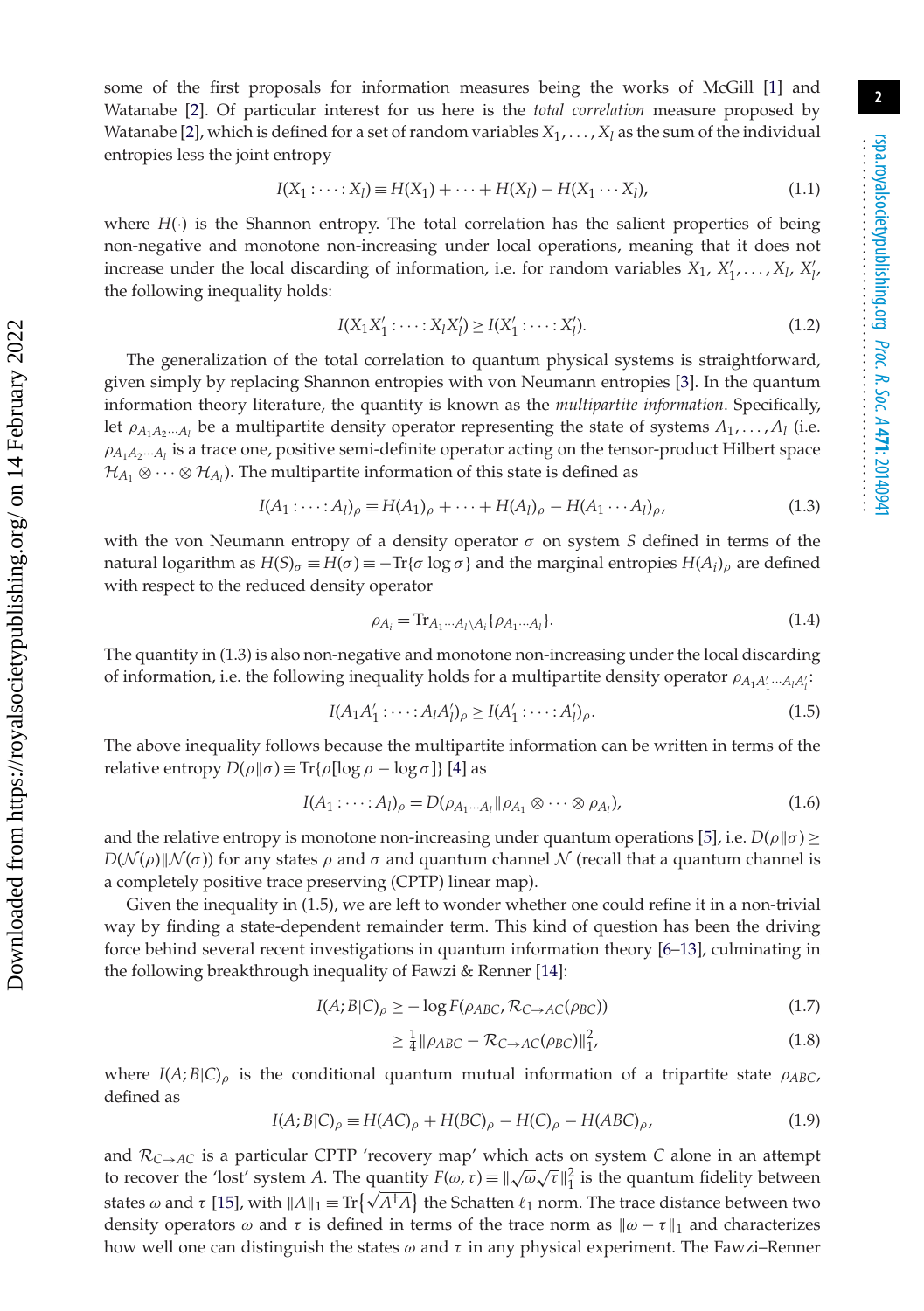inequality gives a state-dependent improvement to strong subadditivity (i.e.  $I(A;B|C)$ <sub>*ρ*</sub>  $\geq$  0) [\[16](#page-19-9)[,17\]](#page-19-10) and has even been improved upon in recent work of Brandao *et al.* [\[18\]](#page-19-11). One can also see the recent work [\[19\]](#page-19-12) for a simpler proof of (1.7).

The difference of the two multipartite informations in (1.5) is the basis for two distinct measures of quantum correlations: the multipartite symmetric quantum (MSQ) discord [\[20\]](#page-19-13) and the conditional entanglement of multipartite information (CEMI) [\[21\]](#page-19-14), which were inspired by the quantum discord [\[22](#page-19-15)[,23\]](#page-19-16) and the squashed entanglement [\[24\]](#page-19-17), respectively. We briefly motivate these quantities here and give formal definitions later in the paper. We begin by describing the MSQ discord. Let  $A_1 \cdots A_l$  be quantum systems held by spatially separated parties and suppose that each party measures their local system, leading to classical systems  $X_1 \cdots X_l$ . We could then compute the non-negative information gap  $I(A_1 : \cdots : A_l) - I(X_1 : \cdots : X_l)$  and optimize it with respect to all local measurements. Suppose that the state is classical to begin with, meaning that it can be written as

$$
\sum_{x_1,\ldots,x_l} p(x_1,\ldots,x_l)|x_1\rangle\langle x_1|_{A_1} \otimes \cdots \otimes |x_l\rangle\langle x_l|_{A_l},\tag{1.10}
$$

for some joint probability distribution  $p(x_1, \ldots, x_l)$  and orthonormal bases  $\{|x_i\rangle_{A_i}\}$  for  $i \in \{1, \ldots, l\}$ . Then there are local measurements that do not change the state at all after they are performed, and the MSQ discord is equal to zero. If the state cannot be written as above, then it cannot be understood in a classical way, such that there does not exist a set of local measurements that would leave the state undisturbed. In this sense, the MSQ discord is a measure of multipartite quantum correlations between the different parties and it is known that it is a faithful measure [\[20\]](#page-19-13), meaning that it is zero if and only if the state is multipartite classical as written in (1.10). Other desirable properties for a discord-like measure are described in [\[25,](#page-19-18) §2.1].

The CEMI is motivated by the concept of the monogamy of quantum entanglement [\[21\]](#page-19-14), that if two or more systems are highly entangled then any other systems cannot be too entangled with them. On the other hand, states which are close to being unentangled are highly shareable [\[26\]](#page-19-19) or extendible [\[27\]](#page-19-20), such that there could be many other systems sharing the same correlations with them. To define the CEMI, we begin with a multipartite state on the systems  $A_1 \cdots A_l$  and try to find a global state on these systems and some others  $A'_1 \cdots A'_l$  that is consistent with the original state, meaning that we recover the original state when tracing over  $A'_1 \cdots A'_l$ . Based on the aforementioned ideas, any classical correlations can be shared with the extension systems  $A'_1 \cdots A'_{l'}$  while entanglement cannot be shared. The information gap *I*( $A_1A'_1$ : ····:  $A_lA'_l$ ) − *I*( $A'_1$ : ····:  $A'_l$ ) attempts to subtract out the multipartite classical correlations that are shareable, so that what is left is a measure of multipartite quantum entanglement. One then optimizes this quantity by taking an infimum over all extension states. The work of Yang *et al*. [\[21\]](#page-19-14) fully justified this approach, proving that the CEMI is a proper entanglement measure, bearing many properties which are desirable for such a measure. What was left open was to prove that the CEMI is a faithful entanglement measure, meaning that it is equal to zero if and only if the state on  $A_1 \cdots A_l$  is a fully separable (unentangled) state [\[28\]](#page-19-21) of the following form:

$$
\sum_{z} p(z)\sigma_{A_1}^z \otimes \cdots \otimes \sigma_{A_l}^z, \tag{1.11}
$$

where  $p(z)$  is a probability distribution and  $\sigma_{A_i}^z$  is a quantum state on system  $A_i$ .

# 2. Summary of results

The Fawzi–Renner inequality in (1.7) has a number of implications for entanglement theory and more general quantum correlations: it gives an alternative method [\[6,](#page-19-5)[29\]](#page-20-0) from [\[30\]](#page-20-1) for establishing the faithfulness of the squashed entanglement measure [\[24\]](#page-19-17) and it allows for characterizing quantum states with discord [\[22,](#page-19-15)[23\]](#page-19-16) nearly equal to zero as being approximate fixed points of entanglement breaking (EB) channels [\[13,](#page-19-6) Proposition 29].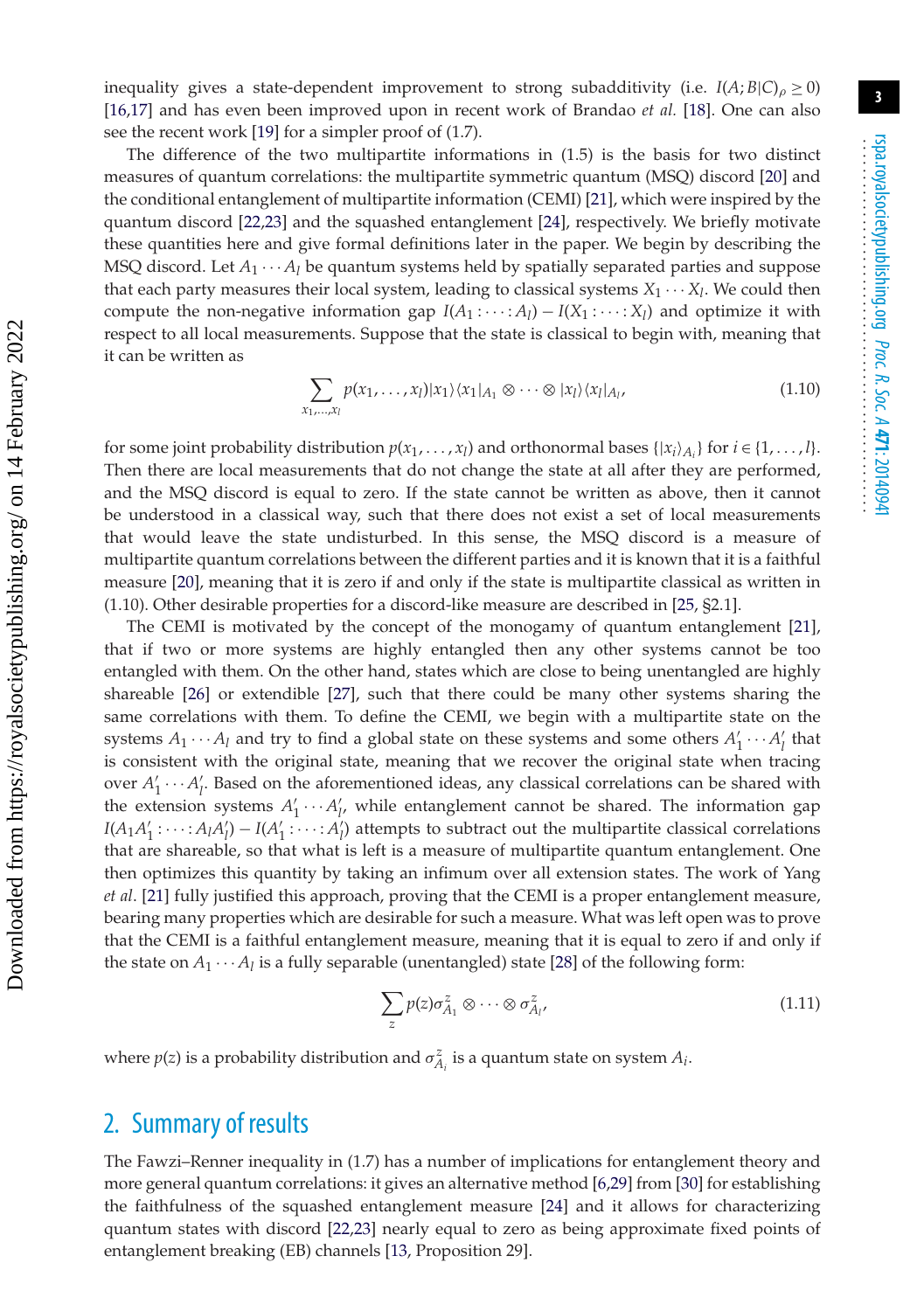The main objective of this paper is to pursue extensions of these ideas for multipartite quantum states and correlation measures. In particular, we first demonstrate that the following 'local recoverability' inequality is a consequence of the inequality in (1.7):

$$
I(A_1 A'_1 : \dots : A_l A'_l)_{\rho} - I(A'_1 : \dots : A'_l)_{\rho}
$$
  
\n
$$
\geq \left[ \frac{1}{2l} \| \rho_{A_1 A'_1 \dots A_l A'_l} - (\mathcal{R}^1_{A'_1 \to A_1 A'_1} \otimes \dots \otimes \mathcal{R}^l_{A'_l \to A_l A'_l}) (\rho_{A'_1 \dots A'_l}) \|_1 \right]^2,
$$
 (2.1)

where  $\mathcal{R}^1_{A'_1 \to A_1 A'_1}$ , ...,  $\mathcal{R}^1_{A'_1 \to A_1 A'_1}$  are local recovery maps. The implication of the above inequality is that if the gap  $I(A_1A'_1: \cdots: A_lA_l')_{\rho} - I(A'_1: \cdots: A_l')_{\rho}$  is nearly equal to zero, then the full state  $\rho_{A_1A'_1\cdots A_lA'_l}$  is 'locally recoverable', i.e. one can approximately recover it by performing the local recovery maps  $\mathcal{R}_{A'_{1}\to A_{1}A'_{1}}^{1}$ , ...,  $\mathcal{R}_{A'_{1}\to A_{1}A'_{1}}^{1}$ . The converse of this statement is a direct consequence of the Alicki–Fannes inequality [\[31\]](#page-20-2), with a proof proceeding similarly to the steps in (4.8)–(4.12) and a dimension dependence only on the systems *A*1, ... , *Al*. It might be possible to improve upon the inequality in (2.1), i.e. to have the *l*-independent inequality:

$$
I(A_1 A'_1: \dots: A_l A'_l)_{\rho} - I(A'_1: \dots: A'_l)_{\rho}
$$
  
\n
$$
\geq -\log F(\rho_{A_1 A'_1 \dots A_l A'_{l'}} (\mathcal{R}^1_{A'_1 \to A_1 A'_1} \otimes \dots \otimes \mathcal{R}^l_{A'_l \to A_l A'_l})(\rho_{A'_1 \dots A'_l})).
$$
\n(2.2)

We elaborate more on this possibility in §7.

Regardless of whether the conjectured inequality in (2.2) holds, we can already establish two consequences of the inequality in (2.1).

- (1) The MSQ discord from [\[20\]](#page-19-13) is nearly equal to zero if and only if the multipartite state  $\rho_{A_1\cdots A_l}$  is locally recoverable after performing measurements on each of the systems *A*1, ... , *Al*. Equivalently, such a state has MSQ discord nearly equal to zero if and only if it is an approximate fixed point of a tensor product of EB channels. Recall that any EB channel can be written as a composition of a measurement channel followed by a preparation channel [\[32\]](#page-20-3). We detail this result in §4.
- (2) The CEMI from [\[21\]](#page-19-14) is faithful, i.e. it vanishes if and only if a multipartite state  $\rho_{A_1\cdots A_l}$  is fully separable. We detail this result in §5.

Additional contributions of this paper are to show explicitly in §5a that the CEMI is an upper bound on the multipartite squashed entanglement from [\[33](#page-20-4)[,34\]](#page-20-5) and in §6b to give an operational interpretation of the MSQ discord in terms of the partial state distribution protocol from [\[21\]](#page-19-14). We conclude in §8 with a summary of results and directions for future work.

## 3. Local recoverability

In this section, we give a proof of the local recoverability inequality in (2.1). We start with an explicit proof of the following lemma, which is implicit in the partial state distribution protocol of Yang *et al*. [\[21\]](#page-19-14).

**Lemma 3.1.** Let  $\rho_{A_1A'_1\cdots A_lA'_l}$  be a multipartite quantum state. Then we have the following identity:

$$
I(A_1A'_1: \cdots: A_lA'_l)_{\rho} - I(A'_1: \cdots: A'_l)_{\rho} = \sum_{i=1}^l I(A_i; A_1^{i-1}A'_{[l] \setminus \{i\}} | A'_i), \tag{3.1}
$$

 $N$  *where*  $A_1^{i-1} \equiv A_{i-1} \cdots A_1$  (interpreted to be empty if  $i = 1$ ) and  $A'_{[l] \setminus \{i\}}$  is a shorthand indicating all of the *A systems except for A i . In addition*, *the expansion on the right-hand side can proceed in any order.*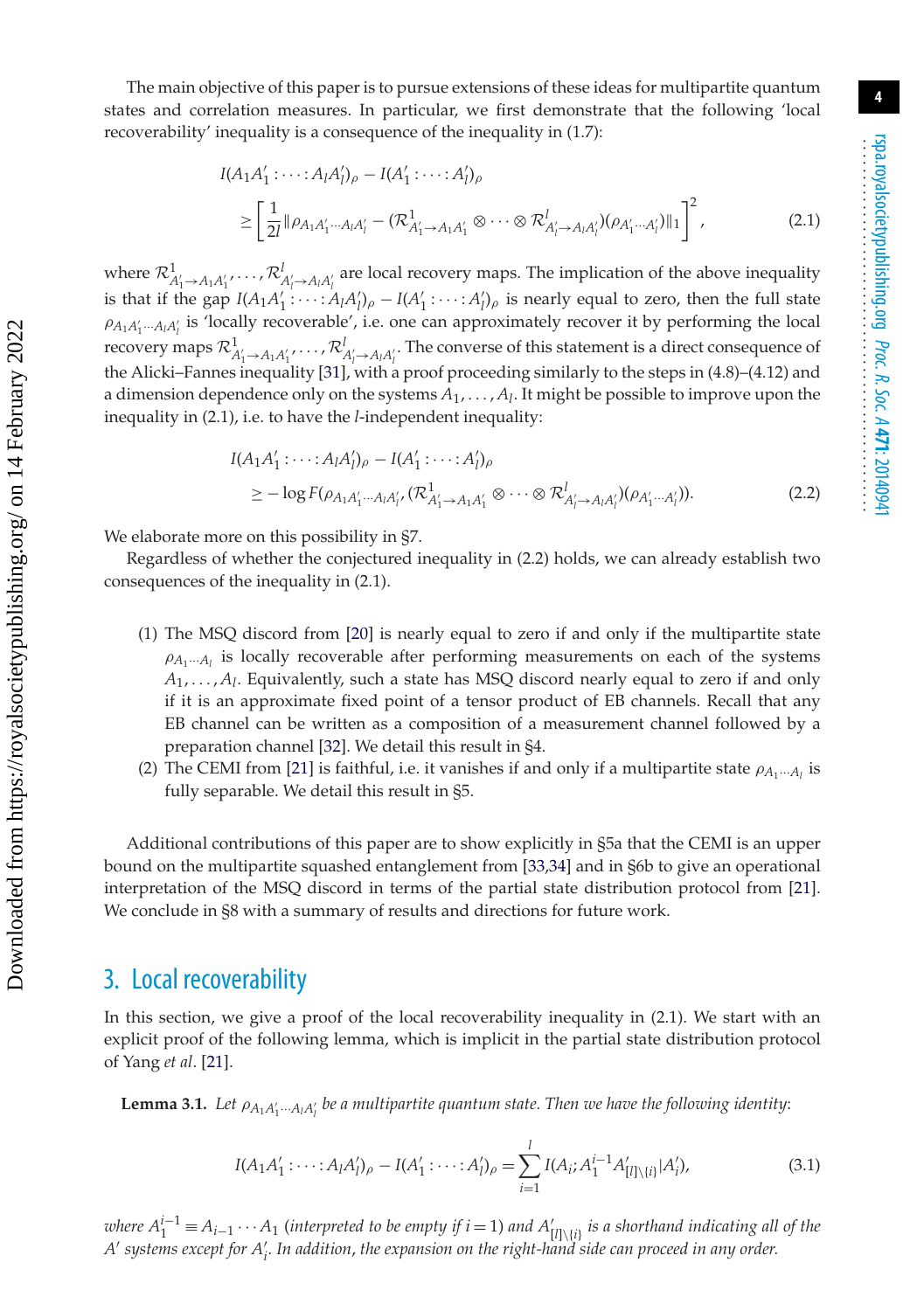$$
I(A_1A'_1: \dots: A_lA'_l)_{\rho} - I(A'_1: \dots: A'_l)_{\rho}
$$
  
=  $\sum_{i=1}^l H(A_iA'_i)_{\rho} - H(A_1A'_1A_2A'_2 \dots A_lA'_l)_{\rho} - \left[ \sum_{i=1}^l H(A'_i)_{\rho} - H(A'_1A'_2 \dots A'_l)_{\rho} \right]$  (3.2)

$$
=\sum_{i=1}^{l} H(A_i|A'_i)_{\rho} - H(A_1A_2\cdots A_l|A'_1A'_2\cdots A'_l)_{\rho}
$$
\n(3.3)

$$
=\sum_{i=1}^{l} H(A_i|A'_i)_{\rho} - \sum_{i=1}^{l} H(A_i|A_1^{i-1}A'_1A'_2\cdots A'_l)_{\rho}
$$
\n(3.4)

$$
=\sum_{i=1}^{l}[H(A_i|A'_i)_{\rho}-H(A_i|A_1^{i-1}A'_1A'_2\cdots A'_l)_{\rho}]
$$
\n(3.5)

$$
=\sum_{i=1}^{l} I(A_i; A_1^{i-1}A'_{[l]\setminus\{i\}}|A'_i).
$$
\n(3.6)

The first equality is an expansion following from definitions. The second equality uses the chain rule for conditional entropy, i.e.  $H(A|B) = H(AB) - H(B)$ . The third equality follows from an inductive application of the chain rule for conditional entropy. The final equality follows from an expansion for conditional mutual information as  $I(A;B|C) = H(A|C) - H(A|CB)$ . The statement about expanding in an arbitrary order follows because the expansion in the third equality can proceed in any order.

*Proof of* (*2.1*)*.* We can now easily prove the inequality in (2.1). From lemma 3.1, we can conclude that

$$
I(A_1A'_1: \dots: A_lA'_l)_{\rho} - I(A'_1: \dots: A'_l)_{\rho} \ge I(A_i; A_{[l] \setminus \{i\}}A'_{[l] \setminus \{i\}}|A'_i)
$$
\n(3.7)

for all  $i \in \{1, 2, \ldots, l\}$  because (a) the expansion there can proceed in any order and (b) the conditional mutual information is non-negative  $[16,17]$  $[16,17]$ . From the inequality in (1.7), we can then conclude that there exists a recovery map  $\mathcal{R}^i_{A'_i \to A_i A'_i}$  such that

$$
I(A_1A'_1: \dots: A_lA'_l)_{\rho} - I(A'_1: \dots: A'_l)_{\rho} \ge I(A_i; A_{[l] \setminus \{i\}}A'_{[l] \setminus \{i\}} | A'_i)
$$
\n(3.8)

$$
\geq \frac{1}{4} \|\rho_{A_1 A'_1 \cdots A_l A'_l} - \mathcal{R}_{A'_i \to A_i A'_i}^i (\rho_{A_{[l] \setminus \{i\}} A'_1 \cdots A'_l})\|_1^2, \qquad (3.9)
$$

which is equivalent to

$$
2\sqrt{I(A_1A'_1:\cdots:A_lA'_l)_{\rho}-I(A'_1:\cdots:A'_l)_{\rho}} \geq \|\rho_{A_1A'_1\cdots A_lA'_l} - \mathcal{R}^i_{A'_i\rightarrow A_iA'_i}(\rho_{A_{[l]\setminus\{i\}}A'_1\cdots A'_l})\|_1
$$
\n(3.10)

$$
= \|\rho_{A_1A'_1\cdots A_lA'_l} - (\mathcal{R}_{A'_i \to A_iA'_i}^i \circ \text{Tr}_{A_i}) (\rho_{A_1A'_1\cdots A_lA'_l})\|_1. \quad (3.11)
$$

Using the triangle inequality *l* times and monotonicity of the trace distance under quantum operations (i.e. that  $\|\omega - \tau\|_1 \geq \|\mathcal{N}(\omega) - \mathcal{N}(\tau)\|_1$  for density operators ω and τ and a quantum channel  $N$ ), we can then conclude that

$$
2l\sqrt{I(A_1A'_1:...:A_lA'_l)_{\rho} - I(A'_1:...:A'_l)_{\rho}}
$$
  
\n
$$
\geq ||\rho_{A_1A'_1...A_lA'_l} - (\mathcal{R}^1_{A'_1 \to A_1A'_1} \otimes ... \otimes \mathcal{R}^l_{A'_l \to A_lA'_l})(\rho_{A'_1...A'_l})||_1,
$$
\n(3.12)

which is equivalent to  $(2.1)$ .

rspa.royalsocietypublishing.org

*Proc. R. Soc. A* **471**: 20140941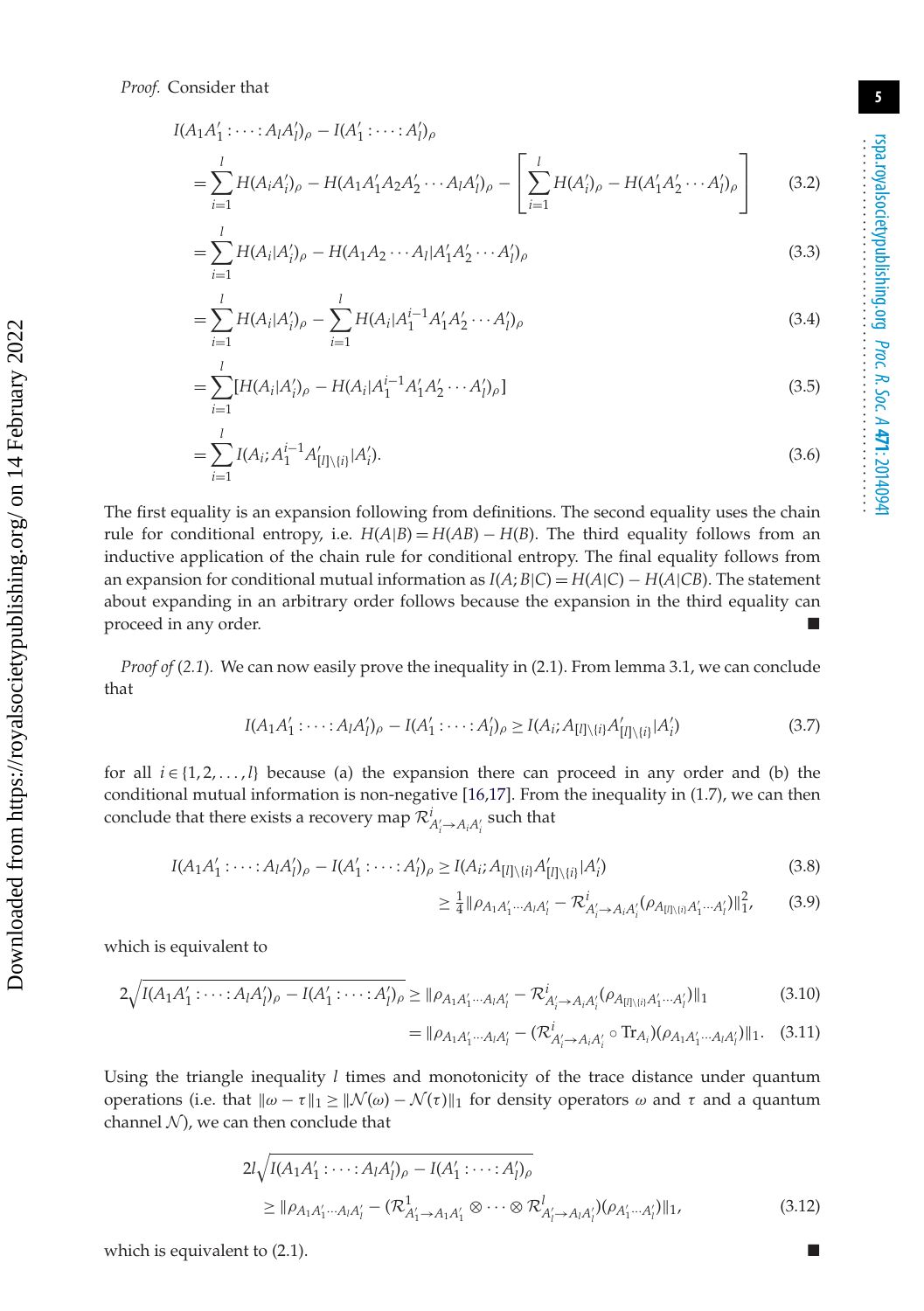**Remark 3.2.** The above proof demonstrates that there are in fact  $2^l$  inequalities that hold, depending on whether one chooses to apply the trace-out-and-recovery maps or not. The inequality then takes on the following form:

$$
I(A_1A'_1: \dots: A_lA'_l)_{\rho} - I(A'_1: \dots: A'_l)_{\rho}
$$
  
\n
$$
\geq \left[\frac{1}{2|j^l|} \|\rho_{A_1A'_1\cdots A_lA'_l} - ((\mathcal{R}_{A'_1 \to A_1A'_1}^{1} \circ \text{Tr}_{A_1})^{j_1} \otimes \dots \otimes (\mathcal{R}_{A'_l \to A_lA'_l}^{l} \circ \text{Tr}_{A_l})^{j_l})(\rho_{A_1A'_1\cdots A_lA'_l})\|_1\right]^2,
$$
\n(3.13)

where  $j^l \equiv j_1 \cdots j_l$  is a binary string indicating which recovery maps are applied and  $|j^l|$  is the number of ones in  $j^l$  if  $j^l$  is not the all-zeros bit string, with  $|j^l|$  otherwise being equal to one.

## 4. Approximate faithfulness of the multipartite symmetric quantum discord

In this section, we provide a generalization of the approximate faithfulness of quantum discord [\[13,](#page-19-6) Proposition 29] to the multipartite case. In particular, recall the MSQ discord from [\[20\]](#page-19-13):

$$
D(\bar{A}_1 : \cdots : \bar{A}_l)_{\rho} \equiv I(A_1 : \cdots : A_l)_{\rho} - \sup_{\{M^1_{A_1 \to X_1}, \cdots, M^l_{A_l \to X_l}\}} I(X_1 : \cdots : X_l)_{\omega},
$$
(4.1)

where  $\rho_{A_1\cdots A_l}$  is a multipartite quantum state and  $\omega_{X_1\cdots X_l}$  is the state resulting from local measurements of  $\rho_{A_1\cdots A_l}$  according to the measurement maps  $\mathcal{M}^1_{A_1\to X_1},\ldots,\mathcal{M}^l_{A_l\to X_l};$ 

$$
\omega_{X_1\cdots X_l} \equiv (\mathcal{M}^1_{A_1 \to X_1} \otimes \cdots \otimes \mathcal{M}^l_{A_l \to X_l})(\rho_{A_1\cdots A_l}). \tag{4.2}
$$

The measurement map  $\mathcal{M}_{A_i \rightarrow X_i}^i$  is defined as

$$
\mathcal{M}_{A_i \to X_i}^i(\sigma_{A_i}) \equiv \sum_{x} \text{Tr}\{A_{A_i}^x \sigma_{A_i}\} |x\rangle \langle x|_{A_i}
$$
\n(4.3)

for some positive semi-definite operators  $\Lambda_{A_i}^x$  which sum to the identity and where  $\{\vert x\rangle_{A_i}\}$  is an orthonormal basis for the system *Ai*.

**Proposition 4.1 (Approximate faithfulness).** *The MSQ discord is nearly equal to zero if and only if*  $\rho_{A_1\cdots A_l}$  *is an approximate fixed point of a tensor product of EB channels*  $\mathcal{E}^1_{A_1},\ldots,\mathcal{E}^l_{A_l}.$  *That is, suppose that* there exist EB channels  $\mathcal{E}_{A_1}^1, \ldots, \mathcal{E}_{A_l}^l$  such that

$$
\|\rho_{A_1\cdots A_l} - (\mathcal{E}_{A_1}^1 \otimes \cdots \otimes \mathcal{E}_{A_l}^l)(\rho_{A_1\cdots A_l})\|_1 \leq \varepsilon
$$
\n(4.4)

*for some*  $\varepsilon \in [0, 1]$ *. Then* 

$$
D(\bar{A}_1: \cdots: \bar{A}_l)_\rho \le (l+1)h_2\left(\frac{\varepsilon}{2}\right) + \varepsilon \sum_{i=1}^l \log(|A_i|),\tag{4.5}
$$

*where h*<sub>2</sub>( $\varepsilon$ ) *is the binary entropy with the property that*  $\lim_{\varepsilon \to 0} h_2(\varepsilon) = 0$ *. Conversely*, *suppose that* 

$$
D(\bar{A}_1: \cdots: \bar{A}_l)_{\rho} \le \varepsilon \tag{4.6}
$$

for some  $\varepsilon > 0$ . Then there exist EB channels  $\mathcal{E}_{A_1}^1, \ldots, \mathcal{E}_{A_l}^l$  such that

$$
\|\rho_{A_1\cdots A_l} - (\mathcal{E}_{A_1}^1 \otimes \cdots \otimes \mathcal{E}_{A_l}^l)(\rho_{A_1\cdots A_l})\|_1 \le 2l\sqrt{\varepsilon}.\tag{4.7}
$$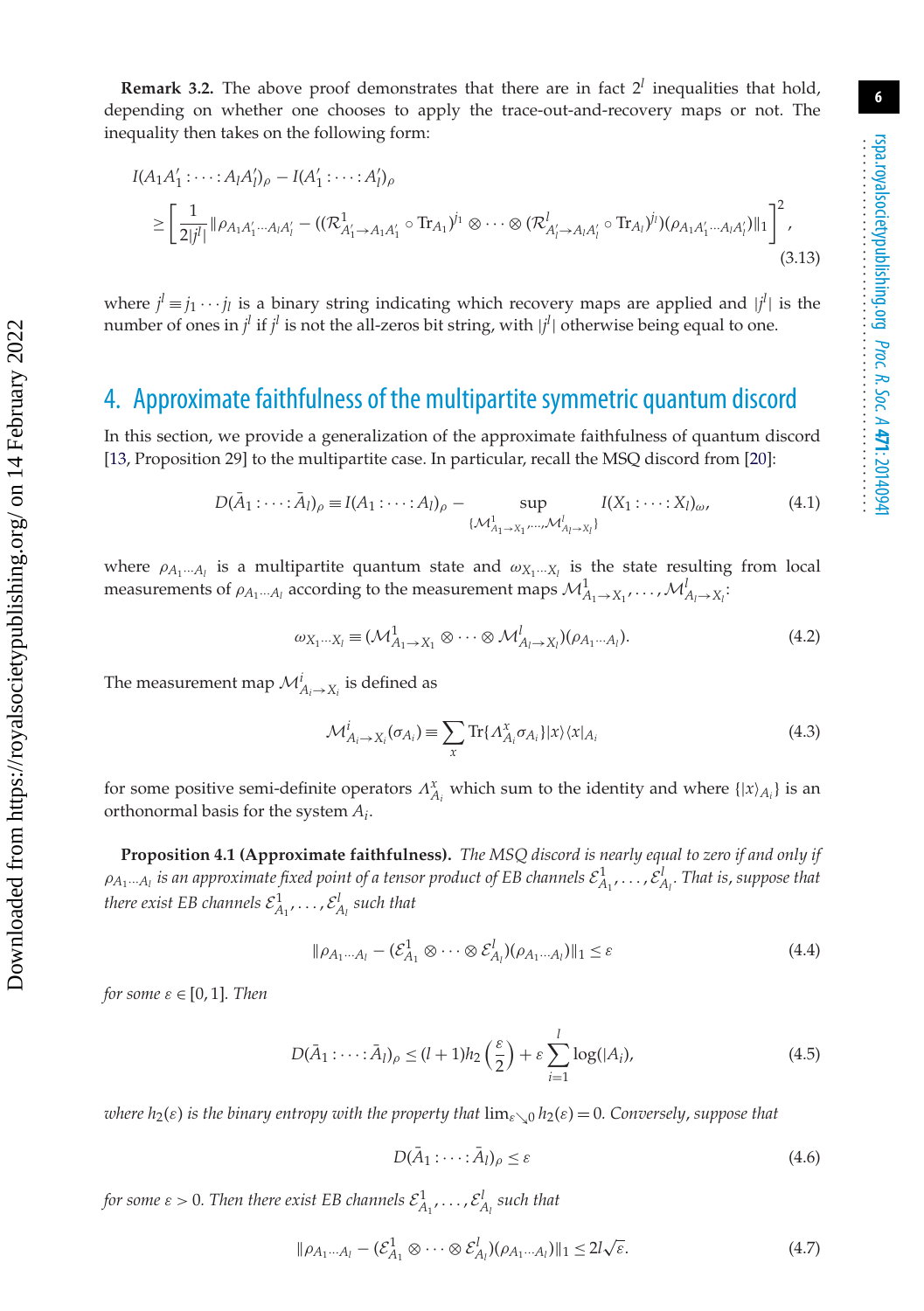*Proof.* The proof of the inequality in (4.5) proceeds exactly as in the proof of [\[13,](#page-19-6) Proposition 29]. Consider that every EB channel can be written as a composition of a measurement map and a preparation [\[32\]](#page-20-3), i.e.  $\mathcal{E}^i_{A_i} = \mathcal{P}^i_{X_i \to A_i} \circ \mathcal{M}^i_{A_i \to X_i}$ . Then

$$
D(\bar{A}_1 : \cdots : \bar{A}_l)_{\rho} = I(A_1 : \cdots : A_l)_{\rho} - \sup_{\{M^1_{A_1 \to X_1}, \cdots, M^l_{A_l \to X_l}\}} I(X_1 : \cdots : X_l)_{\omega}
$$
(4.8)

$$
\leq I(A_1: \cdots: A_l)_{\rho} - I(X_1: \cdots: X_l)_{\bigotimes_i \mathcal{M}_{A_i \to X_i}^i(\rho)}
$$
\n
$$
(4.9)
$$

$$
\leq I(A_1: \cdots: A_l)_{\rho} - I(A_1: \cdots: A_l)_{\bigotimes_i \mathcal{P}_{X_i \to A_i}^i \circ \mathcal{M}_{A_i \to X_i}^i(\rho)} \tag{4.10}
$$

$$
= I(A_1 : \cdots : A_l)_{\rho} - I(A_1 : \cdots : A_l)_{\bigotimes_i \mathcal{E}_{A_i}^i(\rho)}
$$
\n
$$
(4.11)
$$

$$
\leq (l+1)h_2\left(\frac{\varepsilon}{2}\right)+\varepsilon\sum_{i=1}^l\log(|A_i|). \tag{4.12}
$$

The first inequality follows by choosing the measurement maps not to be the optimal ones, but instead the ones making up the first part of the EB channels  $\{\mathcal{E}_{A_i}^i\}$ . The second inequality follows from the fact that the multipartite information is monotone under local operations (here being the processing of the measured systems according to the preparation maps). The last inequality is a consequence of the Fannes–Audenaert inequality [\[35\]](#page-20-6), which states that

$$
|H(\rho) - H(\sigma)| \le T \log(d - 1) + h_2(T), \tag{4.13}
$$

with  $T = \frac{1}{2} || \rho - \sigma ||_1$  and *d* the dimension of the density operators  $\rho$  and  $\sigma$ .

After recalling that any quantum channel (including measurement maps) can be understood as an isometric embedding of the input in a tensor-product Hilbert space followed by a partial trace [\[36\]](#page-20-7), we can see that (4.7) is a consequence of the inequality in (2.1). Specifically, for a particular set of measurements, we can write

$$
I(A_1: \dots: A_l)_{\rho} - I(X_1: \dots: X_l)_{\omega} = I(X_1 E_1: \dots: X_l E_l)_{\omega} - I(X_1: \dots: X_l)_{\omega},
$$
\n(4.14)

where

$$
\omega_{X_1E_1\cdots X_lE_l} \equiv (\mathcal{U}_{A_1 \to X_1E_1}^{\mathcal{M}^1} \otimes \cdots \otimes \mathcal{U}_{A_l \to X_lE_l}^{\mathcal{M}^l})(\rho_{A_1\cdots A_l})
$$
(4.15)

and  $\mathcal{U}_{A_i \to X_i E_i}^{\mathcal{M}^i}$  is an isometric CPTP map, so that

$$
\mathcal{U}_{A_i \to X_i E_i}^{\mathcal{M}^i}(\cdot) \equiv U_{A_i \to X_i E_i}^{\mathcal{M}^i}(\cdot) [U_{A_i \to X_i E_i}^{\mathcal{M}^i}]^{\dagger}, \tag{4.16}
$$

where  $U_{A_i \to X_i E_i}^{\mathcal{M}^i}$  is an isometric extension of the measurement map  $\mathcal{M}_{A_i \to X_i}^i$ . Then (4.14) follows because the multipartite information is invariant under local isometries, as one can see from its definition in (1.3) and invariance of quantum entropy under isometries. The inequality (4.7) then follows because there exist recovery maps  $\mathcal{R}^1_{X_1\to X_1E_1},\ldots,\mathcal{R}^l_{X_l\to X_lE_l}$  such that

$$
I(X_1E_1: \dots: X_lE_l)_{\omega} - I(X_1: \dots: X_l)_{\omega}
$$
  
\n
$$
\geq \left[\frac{1}{2l} ||\omega_{X_1E_1\cdots X_lE_l} - (\mathcal{R}_{X_1 \to X_1E_1}^1 \otimes \dots \otimes \mathcal{R}_{X_l \to X_lE_l}^l)(\omega_{X_1 \cdots X_l})||_1\right]^2
$$
(4.17)

$$
\geq \left[\frac{1}{2l} \|\rho_{A_1\cdots A_l} - (\mathcal{P}_{X_1 \to A_1}^1 \otimes \cdots \otimes \mathcal{P}_{X_l \to A_l}^l)(\omega_{X_1 \cdots X_l})\|_1\right]^2
$$
(4.18)

$$
= \left[\frac{1}{2l} \|\rho_{A_1\cdots A_l} - (\mathcal{E}_{A_1}^1 \otimes \cdots \otimes \mathcal{E}_{A_l}^l)(\rho_{A_1\cdots A_l})\|_1\right]^2.
$$
\n(4.19)

The first inequality is a consequence of (2.1). We define the following CPTP maps:

$$
\mathcal{T}_{X_iE_i \to A_i}^i(\gamma_{X_iE_i}) \equiv [U_{A_i \to X_iE_i}^{\mathcal{M}^i}]^{\dagger} \gamma_{X_iE_i} U_{A_i \to X_iE_i}^{\mathcal{M}^i} + \text{Tr}\{(I_{X_iE_i} - U_{A_i \to X_iE_i}^{\mathcal{M}^i}[U_{A_i \to X_iE_i}^{\mathcal{M}^i}]^{\dagger})\gamma_{X_iE_i}\}\sigma_{A_i}^i, \quad (4.20)
$$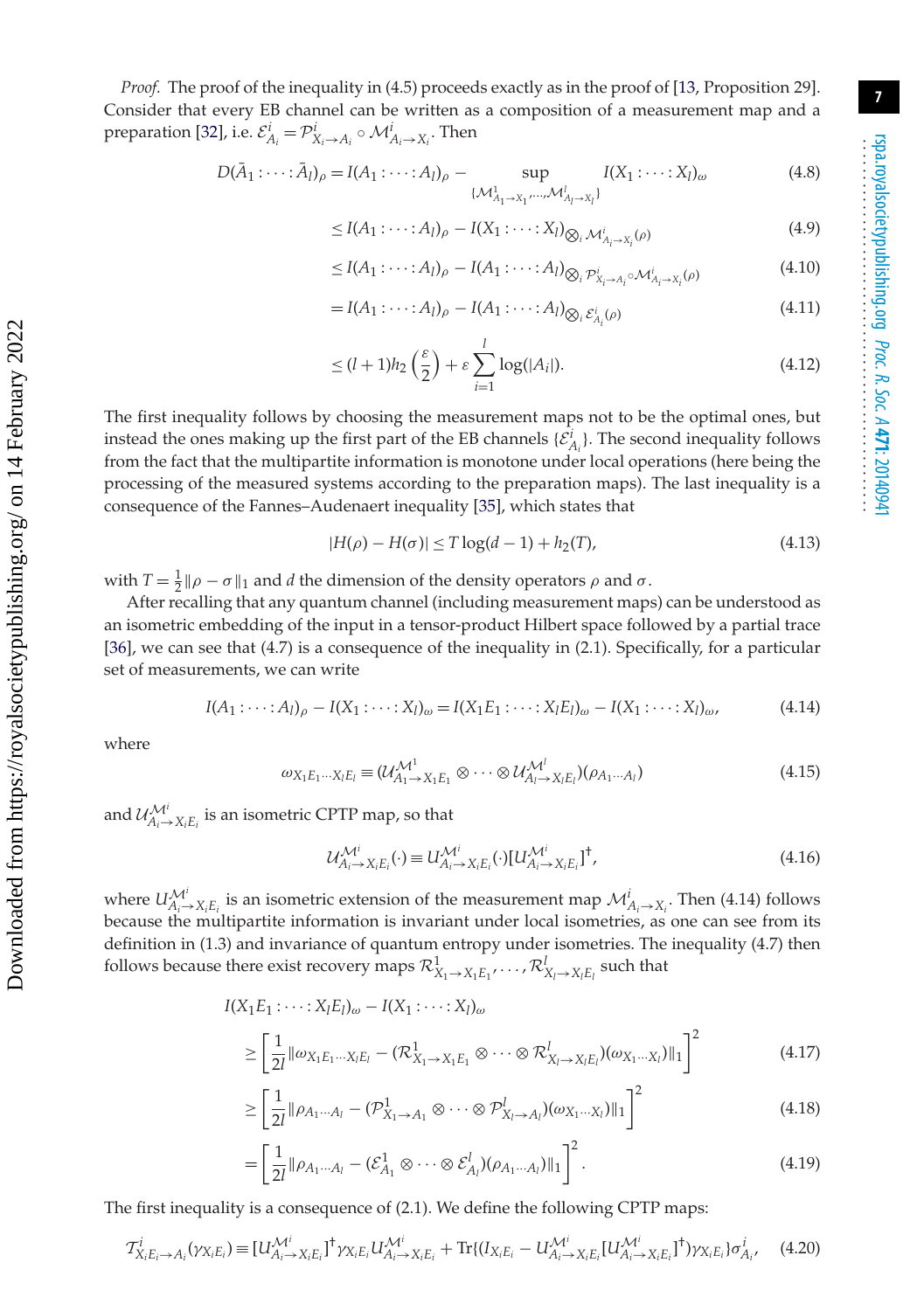where  $\sigma_{A_i}^i$  is some state on system  $A_i$ . Observe that

$$
(\mathcal{T}_{X_1E_1 \to A_1}^1 \otimes \cdots \otimes \mathcal{T}_{X_lE_l \to A_l}^l)(\omega_{X_1E_1 \cdots X_lE_l}) = \rho_{A_1 \cdots A_l}.
$$
\n(4.21)

Then the second inequality above follows by defining the preparation maps  $\mathcal{P}^i_{X_i \to A_i}$  as

$$
\mathcal{P}_{X_i \to A_i}^i \equiv \mathcal{T}_{X_i E_i \to A_i}^i \circ \mathcal{R}_{X_i \to X_i E_i}^i \tag{4.22}
$$

and noting that the trace distance does not increase under the CPTP map  $\mathcal{T}^1_{X_1E_1 \to A_1} \otimes \cdots \otimes$  $\mathcal{T}_{X_iE_i\to A_i}^l$ . (The maps  $\mathcal{P}_{X_i\to A_i}^i$  are preparations because they act on classical registers.) The last equality follows from the definition of  $\omega_{X_1\cdots X_l}$  in (4.2) and the fact that any composition of a measurement map followed by a preparation map is EB [\[32\]](#page-20-3). -

## 5. Faithfulness of the conditional entanglement of multipartite information

The CEMI is an entanglement measure defined in [\[21\]](#page-19-14). It bears some similarities with the squashed entanglement [\[24\]](#page-19-17) and its multipartite version [\[33,](#page-20-4)[34\]](#page-20-5). In [\[21](#page-19-14)[,37\]](#page-20-8), the CEMI was shown to be non-negative, monotone under local operations and classical communication, convex, additive, asymptotically continuous and equal to zero for separable states. It is not known to be monogamous. Given a multipartite state  $\rho_{A_1\cdots A_l}$ , the CEMI is defined as follows:

$$
E_I(A_1: \dots: A_l)_{\rho} \equiv \frac{1}{2} \inf_{\rho_{A_1 A'_1 \dots A_l A'_l}} I(A_1 A'_1: \dots: A_l A'_l)_{\rho} - I(A'_1: \dots: A'_l)_{\rho},
$$
\n(5.1)

where the infimum is over all extensions  $\rho_{A_1A'_1\cdots A_lA'_l}$  of  $\rho_{A_1\cdots A_l}$ , i.e.

$$
\rho_{A_1\cdots A_l} = \text{Tr}_{A'_1\cdots A'_l} \{ \rho_{A_1 A'_1 \cdots A_l A'_l} \}.
$$
\n(5.2)

In this section, we prove that the CEMI is faithful, i.e. equal to zero if and only if the state  $\rho_{A_1\cdots A_l}$ is separable. Before doing so, it may be helpful to review the if-part of this theorem from [\[21\]](#page-19-14). If  $\rho_{A_1\cdots A_l}$  is separable, then it has a decomposition of the following form [\[28\]](#page-19-21):

$$
\rho_{A_1\cdots A_l} \equiv \sum_x p_X(x) \sigma_{A_1}^{1,x} \otimes \cdots \otimes \sigma_{A_l}^{l,x}, \qquad (5.3)
$$

for a probability distribution  $p_X$  and states  $\{\sigma_{A_1}^{1,x}\}, \ldots, \{\sigma_{A_l}^{l,x}\}$ . In this case, one particular extension of this state has the following form:

$$
\sum_{x} p_X(x) \sigma_{A_1}^{1,x} \otimes |x\rangle \langle x|_{A_1'} \otimes \cdots \otimes \sigma_{A_l}^{l,x} \otimes |x\rangle \langle x|_{A_l'}.
$$
 (5.4)

It is then clear for this particular extension that

$$
I(A'_1: \dots: A'_l) \ge I(A_1 A'_1: \dots: A_l A'_l),
$$
\n(5.5)

because one can produce the systems  $A_1, \ldots, A_l$  by local preparation maps of the form

$$
(\cdot) \to \sum_{x} |x\rangle \langle x|_{A_i'}(\cdot) |x\rangle \langle x|_{A_i'} \otimes \sigma_{A_i}^{i,x}.\tag{5.6}
$$

Combined with the inequality in (1.5) and the definition of  $E_I$  in (5.1), we find that  $E_I$  is equal to zero if the state is separable.

We now establish the only-if-part of faithfulness of CEMI, which is a consequence of the following proposition.

**Proposition 5.1.** *The CEMI of a multipartite state* ρ*A*1···*Al obeys the following bound*:

$$
E_I(A_1: \dots: A_l)_{\rho} \ge \frac{1}{16 \cdot (l+1)^4} \left(\sum_{i=2}^l |A_i|^2\right)^{-2} \|\rho_{A_1 \dots A_l} - \text{SEP}(A_1: \dots: A_l)\|_{1'}^4 \tag{5.7}
$$

*where*  $\|\rho_{A_1\cdots A_l} - \text{SEP}(A_1 \cdots A_l)\|_1$  *is the trace distance from*  $\rho_{A_1\cdots A_l}$  *to the set of multipartite separable states.*

 Downloaded from https://royalsocietypublishing.org/ on 14 February 2022 Downloaded from https://royalsocietypublishing.org/ on 14 February 2022 rspa.royalsocietypublishing.org

...................................................

*Proc. R. Soc. A* **471**: 20140941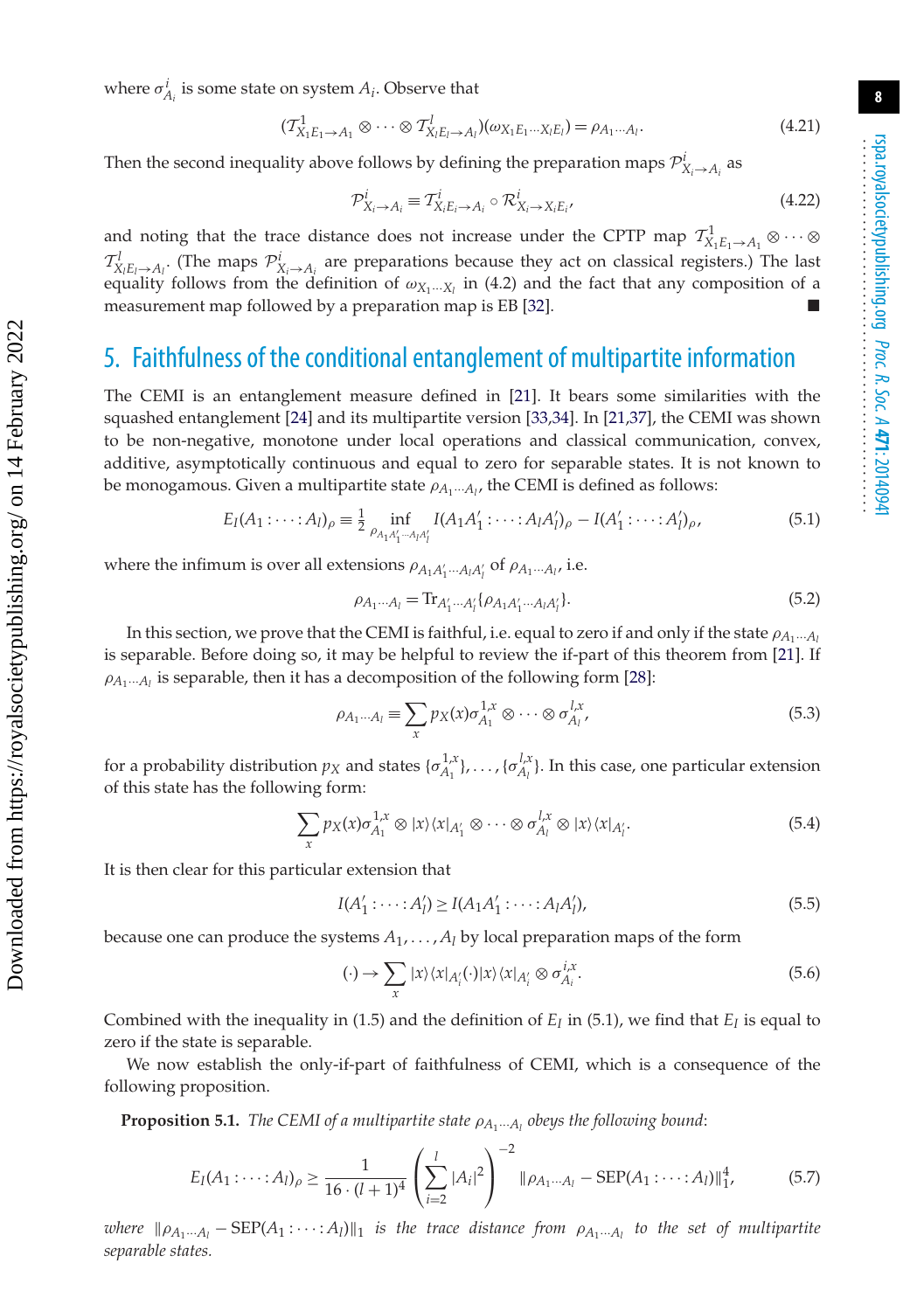*Proof.* The proof of this proposition proceeds along the lines outlined in [\[6,](#page-19-5)[29\]](#page-20-0), an analysis which is repeated in both [\[13,](#page-19-6)[14\]](#page-19-7). Let  $\varepsilon_{\rho}$  denote the value of the following quantity for a particular extension  $\rho_{A_1A'_1\cdots A_lA'_l}$ :

$$
\varepsilon_{\rho} = I(A_1 A_1' \cdots : A_l A_l')_{\rho} - I(A_1' \cdots : A_l')_{\rho}.
$$
\n
$$
(5.8)
$$

From remark 3.2, we know that there exist recovery maps  $\mathcal{R}^1_{A'_1 \to A_1 A'_1}, \ldots, \mathcal{R}^l_{A'_l \to A_l A'_l}$  such that the following inequalities hold:

$$
\varepsilon_{\rho} \geq \left[ \frac{1}{2l} \left\| \rho_{A_1 A'_1 \cdots A_l A'_l} - ((\mathcal{R}_{A'_1 \to A_1 A'_1}^1 \circ \text{Tr}_{A_1})^{j_1} \otimes \cdots \otimes (\mathcal{R}_{A'_l \to A_l A'_l}^l \circ \text{Tr}_{A_l})^{j_l})(\rho_{A_1 A'_1 \cdots A_l A'_l}) \right\|_1 \right]^2, \quad (5.9)
$$

where  $j' \equiv j_1 \cdots j_l$  is a binary string indicating which recovery maps are applied. Setting

$$
\delta_{\rho} \equiv 2\sqrt{\varepsilon_{\rho}},\tag{5.10}
$$

these inequalities are then equivalent to the following ones:

$$
l \cdot \delta_{\rho} \geq \|\rho_{A_1A'_1\cdots A_lA'_l} - ((\mathcal{R}_{A'_1\to A_1A'_1}^1 \circ \text{Tr}_{A_1})^{j_1} \otimes \cdots \otimes (\mathcal{R}_{A'_l\to A_lA'_l}^l \circ \text{Tr}_{A_l})^{j_l})(\rho_{A_1A'_1\cdots A_lA'_l})\|_1.
$$
(5.11)

Let  $A_j^k \equiv A_{j,1} \cdots A_{j,k}$  for  $j \in \{1,\ldots, l\}$ , and let  $\Omega_{A_1^k \cdots A_l^k}$  denote the following state, which results from many repeated attempts at local recovery:

$$
\Omega_{A_1^k \cdots A_l^k A_1' \cdots A_l'} \equiv ((\mathcal{R}_{A_1' \to A_{1,k} A_1'}^{1} \circ \cdots \circ \mathcal{R}_{A_1' \to A_{1,1} A_1'}^{1})
$$
  

$$
\otimes \cdots \otimes (\mathcal{R}_{A_l' \to A_{l,k} A_l'}^{l} \circ \cdots \circ \mathcal{R}_{A_l' \to A_{l,1} A_l'}^{l}) (\rho_{A_1 A_1' \cdots A_l A_l'}).
$$
(5.12)

From (5.11), the triangle inequality, monotonicity of the trace distance under quantum operations, and the fact that the recovery maps  $\mathcal{R}^1_{A'_1 \to A_1 A'_1}, \ldots, \mathcal{R}^l_{A'_l \to A_l A'_l}$  commute with each other because they act on different systems, we can conclude that all of the following inequalities hold:

$$
\|\rho_{A_1\cdots A_l} - \Omega_{A_{1,x_1}\cdots A_{l,x_l}}\|_1 \leq l k \cdot \delta_\rho
$$
\n(5.13)

for all tuples  $(x_1, ..., x_l)$ , where  $x_i \in \{1, ..., k\}$  and  $i \in \{1, ..., l\}$ . We can then symmetrize the systems  $A_i^k$  according to the random permutation

$$
\bar{\Pi}_{A_i^k}(\cdot) \equiv \frac{1}{k!} \sum_{\pi \in S_k} W^{\pi}_{A_{i,1} \cdots A_{i,k}}(\cdot) (W^{\pi}_{A_{i,1} \cdots A_{i,k}})^{\dagger}, \tag{5.14}
$$

where  $W^{\pi}_{A_{i,1}\cdots A_{i,k}}$  is a unitary representation of the permutation  $\pi$  which acts on the *k*-partite space  $\mathcal{H}_{A_{i,1}}$  ⊗  $\cdots$  ⊗  $\mathcal{H}_{A_{i,k}}$  as

$$
W^{\pi}_{A_{i,1}\cdots A_{i,k}}|m_1\rangle_{A_{i,1}} \otimes \cdots \otimes |m_k\rangle_{A_{i,k}} = |m_{\pi^{-1}(1)}\rangle_{A_{i,1}} \otimes \cdots \otimes |m_{\pi^{-1}(k)}\rangle_{A_{i,k}}.
$$
(5.15)

This leads to the multipartite extension state

$$
\bar{\Omega}_{A_1^k\cdots A_l^k} \equiv (\bar{\Pi}_{A_1^k} \otimes \cdots \otimes \bar{\Pi}_{A_l^k} \otimes \text{Tr}_{A_1'\cdots A_l'})(\Omega_{A_1^k\cdots A_l^k A_1'\cdots A_l'}).
$$
\n(5.16)

Combining convexity of the trace norm with the inequalities in (5.13) gives the following inequality:

$$
\|\rho_{A_1\cdots A_l} - \bar{\Omega}_{A_{1,1}A_{2,1}\cdots A_{l,1}}\|_1 \leq lk \cdot \delta_{\rho},\tag{5.17}
$$

quantifying the distance between ρ*A*1···*Al* and the set of multipartite *k*-extendible states [\[26](#page-19-19)[,27\]](#page-19-20). By applying proposition A.2 in the appendix, we know that

$$
\|\bar{\Omega}_{A_{1,1}A_{2,1}\cdots A_{l,1}} - \text{SEP}(A_1 : \cdots : A_l)\|_1 \leq \frac{2}{k} \left(\sum_{i=2}^l |A_i|^2\right).
$$
 (5.18)

By choosing

$$
k = \left\lfloor \sqrt{\frac{2}{\delta_{\rho}}} \left( \sum_{i=2}^{l} |A_i|^2 \right)^{1/2} \right\rfloor \tag{5.19}
$$

 Downloaded from https://royalsocietypublishing.org/ on 14 February 2022 Downloaded from https://royalsocietypublishing.org/ on 14 February 2022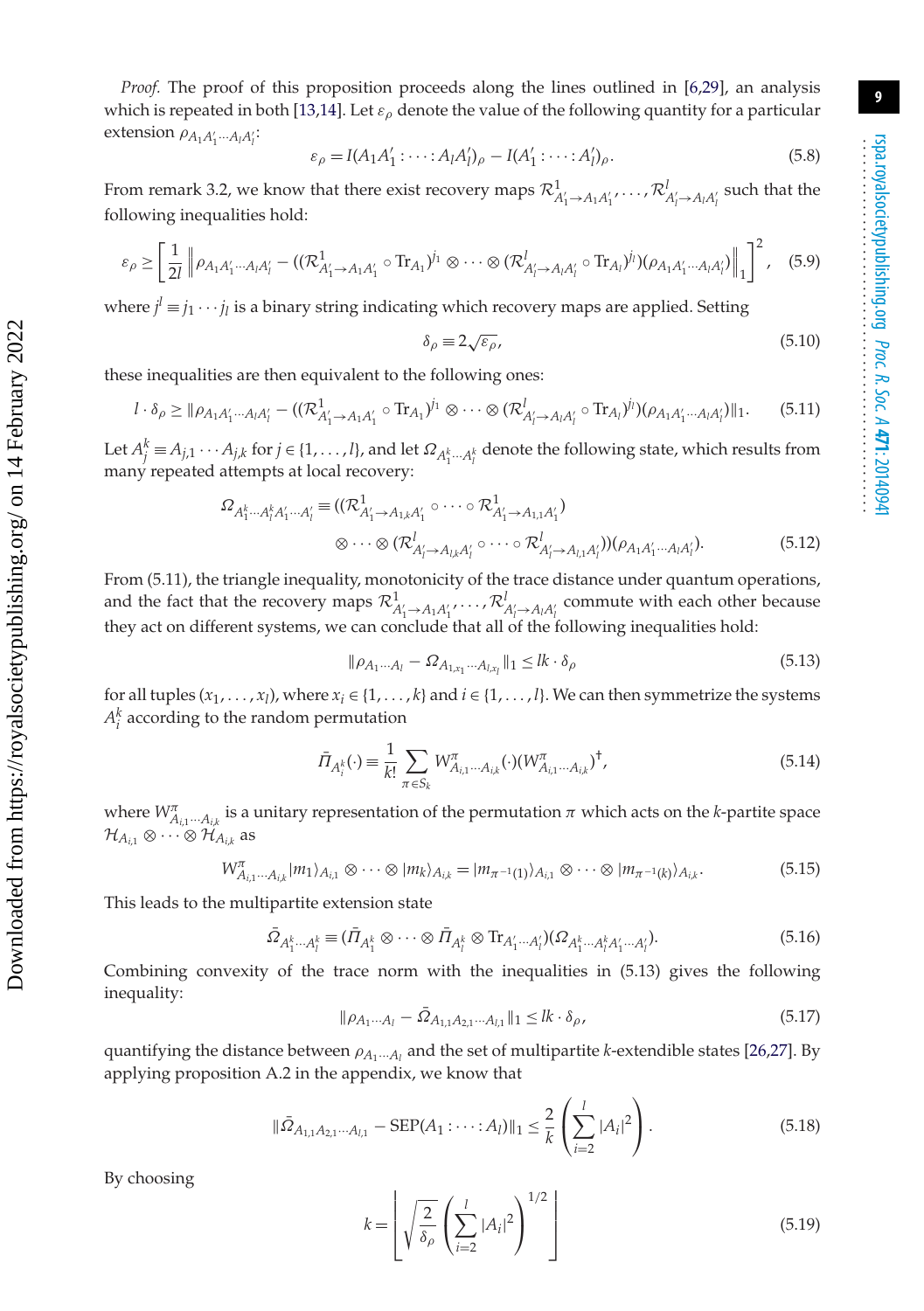-

**10**

and combining (5.17) and (5.18) with the triangle inequality, we find that

$$
\|\rho_{A_1\cdots A_l} - \text{SEP}(A_1 : \cdots : A_l)\|_1 \le (l+1) \left(\sum_{i=2}^l |A_i|^2\right)^{1/2} \sqrt{2\delta_\rho}
$$
(5.20)

$$
=2(l+1)\left(\sum_{i=2}^{l}|A_{i}|^{2}\right)^{1/2}\sqrt[4]{\varepsilon_{\rho}}.
$$
 (5.21)

As the inequality holds independently of the particular extension  $\rho_{A_1A'_1\cdots A_lA'_{l'}}$ , we can rearrange it and take an infimum over all such extensions to find that

$$
E_I(A_1: \dots: A_l)_\rho \ge \frac{1}{16 \cdot (l+1)^4} \left(\sum_{i=2}^l |A_i|^2\right)^{-2} \|\rho_{A_1 \dots A_l} - \text{SEP}(A_1: \dots: A_l)\|_1^4. \tag{5.22}
$$

**Remark 5.2.** The above approach follows that given by Li & Winter in [\[6](#page-19-5)[,29\]](#page-20-0). The appendix of Li & Winter [\[29\]](#page-20-0) sketches an approach for the multipartite squashed entanglement (the definition of which is recalled in the next section) but remarked that there were difficulties in completing the proof because in this case the local recovery map acts on the same extension system and it is not clear whether inequalities like those in (5.13) would hold. This difficulty is removed in our setting here (for the CEMI) because the local recovery maps act on different subsystems of the extension system. It still remains an open question to establish faithfulness of the multipartite squashed entanglement.

## (a) Conditional entanglement ofmultipartite information is an upper bound onmultipartite squashed entanglement

The conditional multipartite information of  $\sigma_{A_1\cdots A_lE}$  is defined as

$$
I(A_1: \cdots: A_l | E)_{\sigma} \equiv H(A_1 | E)_{\sigma} + \cdots H(A_l | E)_{\sigma} - H(A_1 \cdots A_l | E)_{\sigma}.
$$
\n
$$
(5.23)
$$

From this, one can define the multipartite squashed entanglement of a state  $\rho_{A_1\cdots A_l}$  as [\[33,](#page-20-4)[34\]](#page-20-5)

$$
E_{\text{sq}}(A_1 : \dots : A_l)_{\rho} \equiv \frac{1}{2} \inf_{\rho_{A_1} \dots \rho_{I} \in} I(A_1 : \dots : A_l | E)_{\rho},
$$
\n(5.24)

where the infimum is over all extensions  $\rho_{A_1\cdots A_lE}$  of  $\rho_{A_1\cdots A_l}$ . The following proposition generalizes Proposition 3 of [\[37,](#page-20-8) p. 4] to the multipartite setting but is however implicit in their concluding statement 'All conclusions for the bipartite case can be similarly deduced'. (Nevertheless, it seems worthwhile to produce a short explicit proof.)

**Proposition 5.3.** *The multipartite squashed entanglement*  $E_{sq}(A_1 : \cdots : A_l)_{\rho}$  *is never larger than the CEMI*  $E_I(A_1: \cdots: A_l)_\rho$ :

$$
E_{sq}(A_1:\cdots:A_l)_{\rho} \le E_I(A_1:\cdots:A_l)_{\rho}.
$$
\n
$$
(5.25)
$$

*Proof.* Consider that [\[33\]](#page-20-4)

$$
I(A_1: \dots: A_l | E)_{\rho} = \sum_{i=1}^l I(A_i; A_1^{i-1} | E).
$$
 (5.26)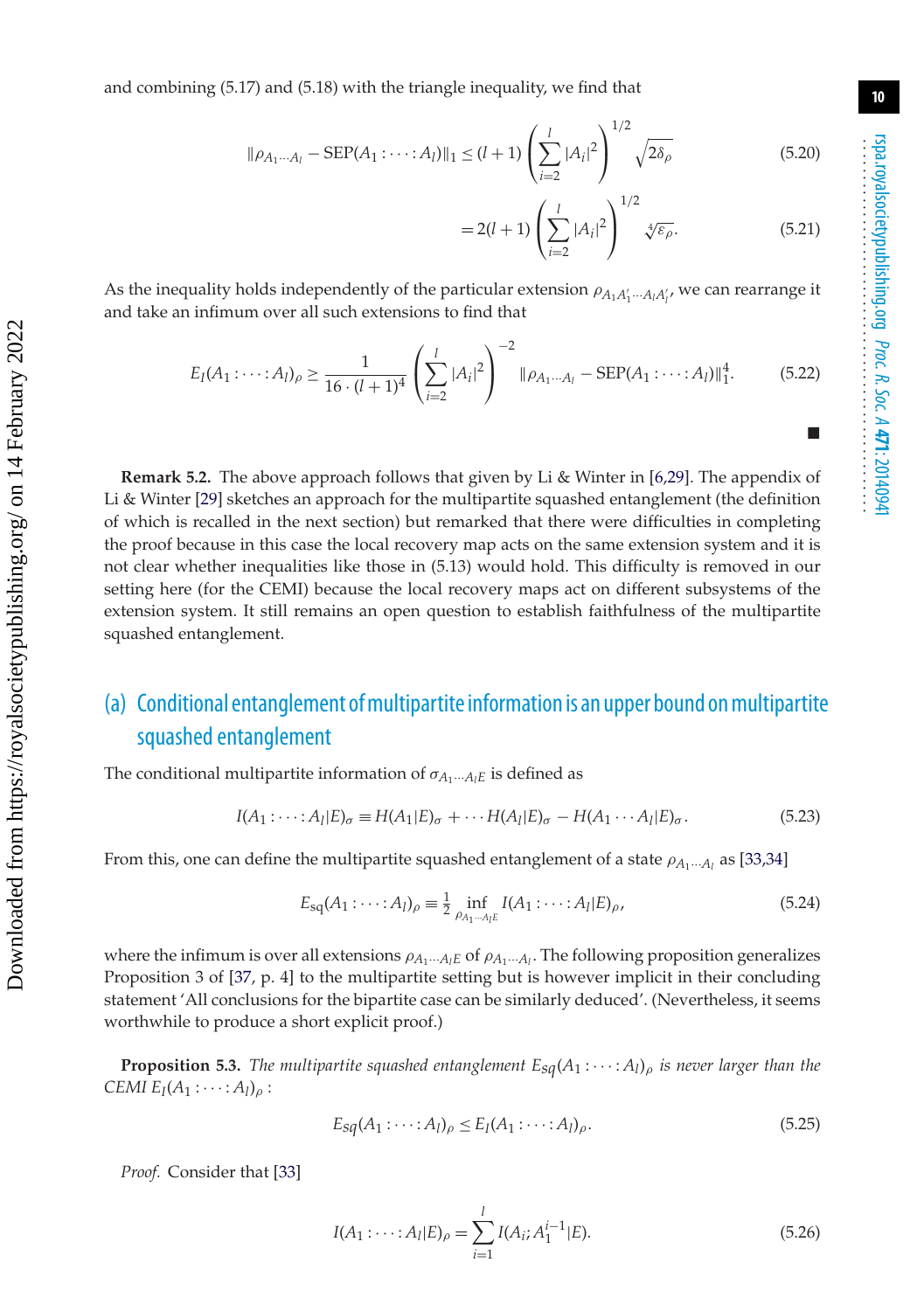While, from lemma 3.1, an additional application of the chain rule and strong subadditivity, we have that

$$
I(A_1A'_1: \dots: A_lA'_l)_{\rho} - I(A'_1: \dots: A'_l)_{\rho} = \sum_{i=1}^l I(A_i; A_1^{i-1}A'_{[l] \setminus \{i\}} | A'_i)
$$
(5.27)

$$
=\sum_{i=1}^{l} I(A_i; A_1^{i-1}|A'_{[l]\setminus\{i\}}A'_i) + I(A_i; A'_{[l]\setminus\{i\}}|A'_i)
$$
(5.28)

$$
= \sum_{i=1}^{l} I(A_i; A_1^{i-1} | A_1' \cdots A_l') + I(A_i; A_{[l] \setminus \{i\}}' | A_i')
$$
(5.29)

$$
\geq \sum_{i=1}^{l} I(A_i; A_1^{i-1} | A_1' \cdots A_l') \tag{5.30}
$$

$$
=I(A_1:\cdots:A_l|A'_1\cdots A'_l)_{\rho}
$$
\n(5.31)

$$
\geq E_{\text{sq}}(A_1 : \cdots : A_l)_{\rho}.\tag{5.32}
$$

As the above chain holds independently of the particular extension, this establishes (5.25).  $\blacksquare$ 

#### 6. Partial state distribution and operational interpretations

In this section, we review the partial state distribution protocol from [\[21\]](#page-19-14) and discuss how it gives an operational interpretation for the MSQ discord (Yang *et al*. [\[21\]](#page-19-14) already observed that the protocol gives an operational interpretation of the CEMI). The review in this section also serves to prepare for the result and discussion given in §7. Along the way, we also establish optimality for the total quantum communication rate of the partial state distribution protocol.

The core protocol underlying partial state distribution is point-to-point quantum state redistribution (QSR) [\[38](#page-20-9)[,39\]](#page-20-10), so we begin by briefly reviewing that. Recall that the QSR protocol applies to many copies of a four-party pure state ψ*JKLM*. That is, suppose that a reference possesses the *J* systems, a sender systems *KL* and a receiver systems *M*. The goal is to transfer the *K* systems to the receiver using as few noiseless qubit channels and as little entanglement as possible while maximizing the fidelity of the reproduced state. This transfer can happen perfectly in the asymptotic limit of many copies as long as the rate of quantum communication is at least  $\frac{1}{2}I(K;J|M)_{\psi}$ , which is half the conditional mutual information evaluated with respect to a single copy of  $\psi$ . That is, the main result of [\[38](#page-20-9)[,39\]](#page-20-10) is that there exists a sequence of encodings  $\mathcal{E}_{K^nL^nX_n\to L^nG_n}$  and decodings  $\mathcal{D}_{G_nY_nM^n\to K^nM^n}$  such that

$$
\lim_{n\to\infty} \left\| \left( \mathcal{D}_{G_n Y_n M^n \to K^n M^n} \circ \mathcal{E}_{K^n L^n X_n \to L^n G_n} \right) \left( \psi_{JKLM}^{\otimes n} \otimes \Phi_{X_n Y_n} \right) - \psi_{JKLM}^{\otimes n} \right\|_1 = 0, \tag{6.1}
$$

where  $\Phi_{X_n Y_n}$  is a maximally entangled state and

$$
\lim_{n \to \infty} \frac{1}{n} \log \dim(G_n) = \frac{1}{2} I(K; J|M)_{\psi}.
$$
\n(6.2)

The QSR protocol can also generate entanglement, but we are not concerned with this aspect in what follows.

For convenience of presentation, we will review the partial state distribution protocol for the case of four parties (one central sender and three receivers), with it being clear how to extend the idea to more parties. Let the state of interest be  $\rho_{A_1A'_1A_2A'_2A_3A'_3}$  and let  $\phi_{A_1A'_1A_2A'_2A_3A'_3R'_3}$ be a purification of it. Partial state distribution begins with the central sender possessing the systems *RA*<sub>1</sub>*A*<sub>2</sub>*A*<sub>3</sub>, Receiver 1 system *A*<sup>1</sup><sub>1</sub>, Receiver 2 system *A*<sup>2</sup><sub>2</sub> and Receiver 3 system *A*<sup>2</sup><sub>3</sub>. We assume that the central sender shares unlimited entanglement with each of the receivers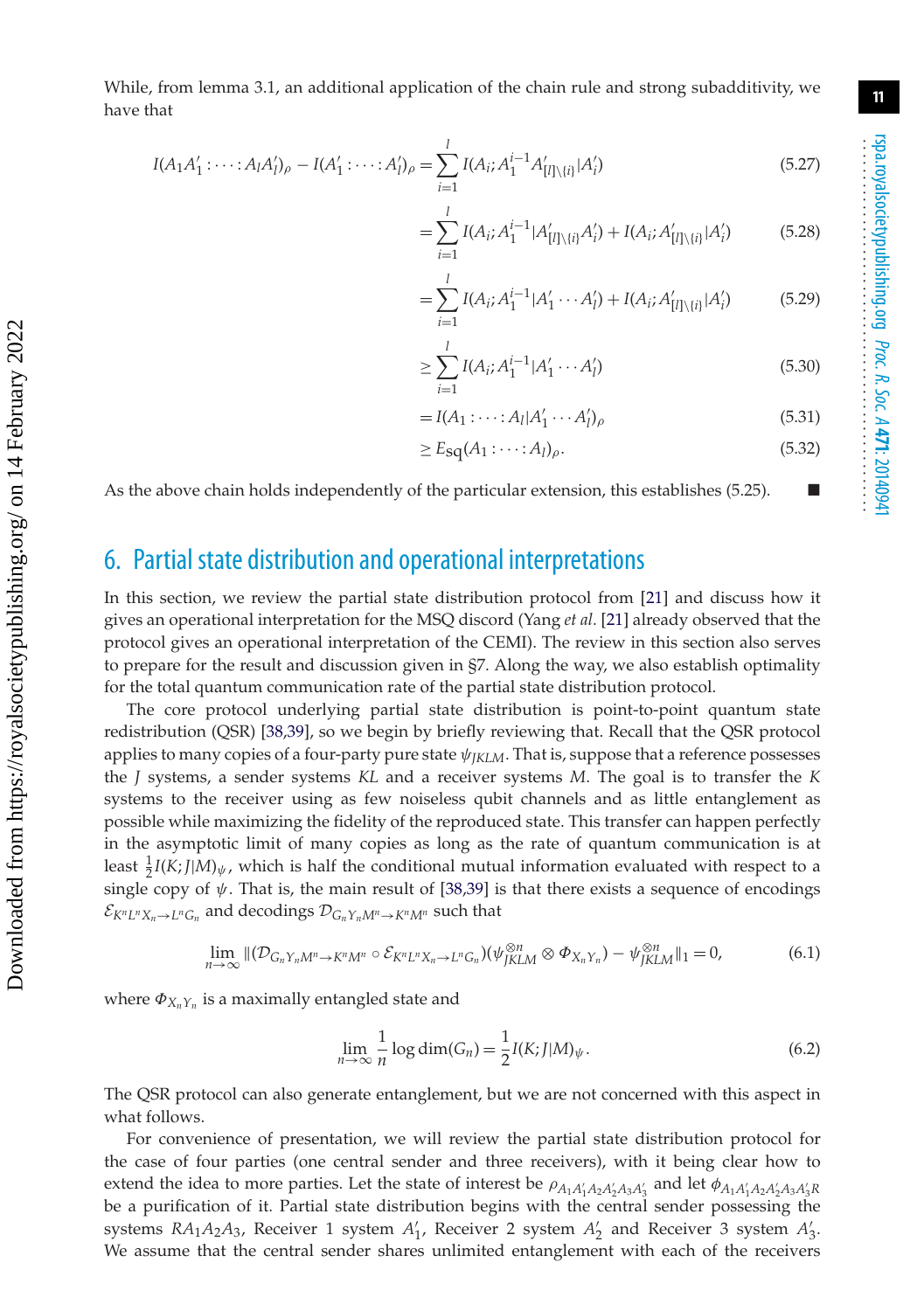

<span id="page-12-0"></span>**Figure 1.** Partial state distribution [\[21\]](#page-19-14). The partial state distribution protocol is a way for a central sender to communicate various systems to receivers possessing quantum side information. The protocol makes use of QSR for each round (in the figure, for simplicity, we do not depict the entanglement consumed or generated by the protocol and it is also implicit that the protocol acts on many copies of the initial state). The total quantum communication cost is given by *I*(*A*1*A* <sup>1</sup> : *A*2*A* 2 :  $A_3A_3'$ )  $- I(A_1':A_2':A_3')$ . Observe that the decodings can proceed in any order. The generalization of this protocol to more parties is straightforward. (Online version in colour.)

before communication begins. The partial state distribution protocol gives an operational interpretation of the information quantity

$$
I(A_1A'_1: A_2A'_2: A_3A'_3)_{\rho} - I(A'_1: A'_2: A'_3)_{\rho}
$$
\n(6.3)

as twice the total rate of quantum communication needed by the central sender in order to transfer the system *A*<sup>1</sup> to Receiver 1, *A*<sup>2</sup> to Receiver 2 and *A*<sup>3</sup> to Receiver 3. In order to see this, consider that lemma 3.1 gives the following expansion:

 Downloaded from https://royalsocietypublishing.org/ on 14 February 2022 Downloaded from https://royalsocietypublishing.org/ on 14 February 2022

$$
I(A_1A'_1: A_2A'_2: A_3A'_3)_{\rho} - I(A'_1: A'_2: A'_3)_{\rho}
$$
  
=  $I(A_3: A_1A_2A'_1A'_2|A'_3)_{\rho} + I(A_2: A_1A'_1A'_3|A'_3)_{\rho} + I(A_1: A'_2A'_3|A'_1)_{\rho}$ . (6.4)

This suggests that we can perform the QSR protocol three times. Indeed, the partial state distribution protocol proceeds as follows and as depicted in [figure 1:](#page-12-0)

- (1) The first round corresponds to the term  $I(A_1 : A'_2 A'_3 | A'_1)_\rho$ . The central sender begins with systems *RA*<sub>1</sub>*A*<sub>2</sub>*A*<sub>3</sub>, Receiver 1 has system *A*<sup>1</sup><sub>1</sub> and the other receivers have systems *A*<sup>2</sup><sub>2</sub>*A*<sup>2</sup><sub>3</sub> (which play the role of reference systems in the point-to-point QSR protocol). The sender acts with an encoding  $\mathcal{E}_{R^nA_1^nA_2^nA_3^nX_n^1\to R^nA_2^nA_3^nG_n^1}^1$  and transmits system  $G_n^1$  to the receiver. Receiver 1 then performs a decoding  $\mathcal{D}^1_{G^1_n Y^1_n A^m_1 \to A^n_1 A^m_1}$  to recover the  $A'_1$  systems.
- (2) The second round corresponds to  $I(A_2: A_1A'_1A'_3A'_3)$ <sub>*ρ*</sub>. The central sender begins with systems *RA*<sub>2</sub>*A*<sub>3</sub>, Receiver 2 has system *A*<sup>2</sup><sub>2</sub> and the other receivers have systems  $A_1A_1'A_3'$ (these systems now play the role of reference systems in the point-to-point QSR protocol). The central sender acts with an encoding  $\mathcal{E}_{R^nA_2^nA_3^nX_n^2\to R^nA_3^nG_n^2}^2$  and transmits system  $G_n^2$ to the receiver. Receiver 2 then performs a decoding  $\mathcal{D}^2_{G_n^2 Y_n^2 A_2^m \to A_2^n A_2^m}$  to recover the  $A_2'$ systems.
- (3) The third round corresponds to  $I(A_3: A_1A_2A'_1A'_2|A'_3)$ , The central sender begins with systems *RA*<sub>3</sub>, Receiver 3 has system  $A'_3$  and the other receivers have systems  $A_1A'_1A_2A'_2$ (these now playing the role of reference systems in the point-to-point QSR protocol). The central sender acts with an encoding  $\mathcal{E}_{R^nA_3^nX_n^3\to R^nG_n^3}^3$  and transmits system  $G_n^3$  to Receiver 3. Receiver 3 then performs a decoding  $\mathcal{D}_{G_n^3 Y_n^3 A_n^m \to A_3^n A_3^n}$  to recover the  $A'_3$  systems.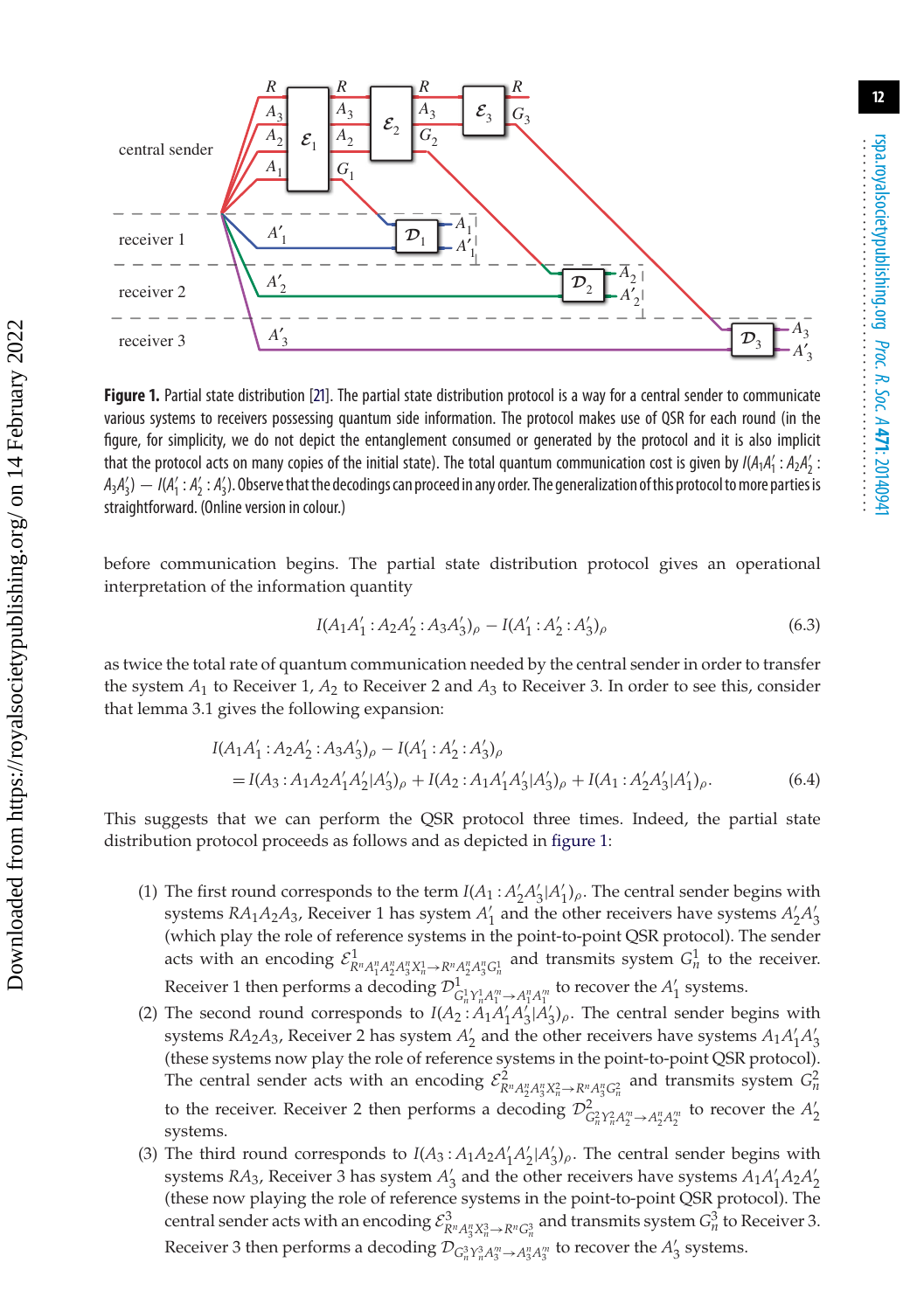As all three protocols perform perfectly in the asymptotic limit, by exploiting the triangle inequality with (6.1) three times, we find that

$$
\lim_{n\to\infty}\left\|(\mathcal{D}_n^3\circ\mathcal{E}_n^3\circ\mathcal{D}_n^2\circ\mathcal{E}_n^2\circ\mathcal{D}_n^1\circ\mathcal{E}_n^1)\left(\phi_{A_1A_1'A_2A_2'A_3A_3'R}^{\otimes n}\otimes\bigotimes_{i=1}^3\Phi_{X_n^iY_n^i}\right)-\phi_{A_1A_1'A_2A_2'A_3A_3'R}^{\otimes n}\right\|_1=0,\tag{6.5}
$$

with

$$
2 \lim_{n \to \infty} \frac{1}{n} \log(\dim(G_n^1) \dim(G_n^2) \dim(G_n^3))
$$
  
=  $I(A_3: A_1 A_2 A'_1 A'_2 | A'_3)_{\rho} + I(A_2: A_1 A'_1 A'_3 | A'_3)_{\rho} + I(A_1: A'_2 A'_3 | A'_1)_{\rho}.$  (6.6)

Due to the nature of this protocol, observe that we can commute all of the decoding maps to the end and each of these decodings commute with each other as they act on different spaces. That is, we have that

$$
\lim_{n \to \infty} \left\| \left( (\mathcal{D}_n^3 \otimes \mathcal{D}_n^2 \otimes \mathcal{D}_n^1) \circ \mathcal{E}_n^3 \circ \mathcal{E}_n^2 \circ \mathcal{E}_n^1 \right) \times \left( \phi_{A_1 A_1' A_2 A_2' A_3 A_3' R}^{\otimes n} \otimes \bigotimes_{i=1}^3 \Phi_{X_n^i Y_n^i} \right) - \phi_{A_1 A_1' A_2 A_2' A_3 A_3' R}^{\otimes n} \right\|_1 = 0.
$$
\n(6.7)

(We cannot however commute the encodings with each other.)

 $\mathbf{u}$ 

An interesting observation from [\[21\]](#page-19-14) is that the information quantity in (6.4) is conservative, corresponding to the different expansions in lemma 3.1 and, operationally, to the fact that we can perform the partial state distribution protocol in any order (we would however require different encodings and decodings in order to do so). Also, Yang *et al*. [\[21\]](#page-19-14) interpreted the CEMI in terms of the partial state distribution protocol as the total rate of quantum communication needed to transfer the systems  $A_1$  through  $A_3$  to independent receivers who possess the best possible quantum side information in the form of extension systems  $A'_1$ ,  $A'_2$  and  $A'_3$ , generalizing the squashed entanglement interpretation from [\[40\]](#page-20-11) to the multipartite setting.

#### (a) Optimality

The optimality of the total quantum communication rate in partial state distribution was not discussed in [\[21\]](#page-19-14), but it follows from a simple argument that exploits the structure of any protocol for partial state distribution and a few salient properties of the multipartite information. A proof proceeds similarly to [\[41,](#page-20-12) theorem 13]. Indeed, any general protocol for partial state distribution has the form given in [figure 1,](#page-12-0) with the exception that the encoder can be taken as just one CPTP linear map from the input systems  $R^n A_1^n A_2^n A_3^n X_1^n X_2^n X_3^n$  to the systems  $R^n G_1^n G_2^n G_3^n$ . Let  $\sigma$  denote the global state after the encoder acts. A protocol for partial state distribution has a final state  $\omega$ after the local decodings which is  $\varepsilon$ -close in trace distance to the ideal i.i.d. state  $\phi_{A_1A'_1A_2A'_2A_3A'_3R}^{ \otimes n}$ . So we proceed with the following chain of inequalities

$$
nI(A_1A'_1: A_2A'_2: A_3A'_3)\phi = I(A_1^nA_1^m: A_2^nA_2^m: A_3^nA_3^m)\phi^{\otimes n}
$$
\n
$$
(6.8)
$$

$$
\leq I(A_1^n A_1^m : A_2^n A_2^m : A_3^n A_3^m)_{\omega} + f(\varepsilon). \tag{6.9}
$$

The first equality is from the additivity of the multipartite information on tensor-power states and the inequality follows from the assumption that  $\omega$  is  $\varepsilon$ -close to the ideal state and by applying the Fannes–Audenaert inequality [\[35\]](#page-20-6) with  $f(\varepsilon)$  a function with the property that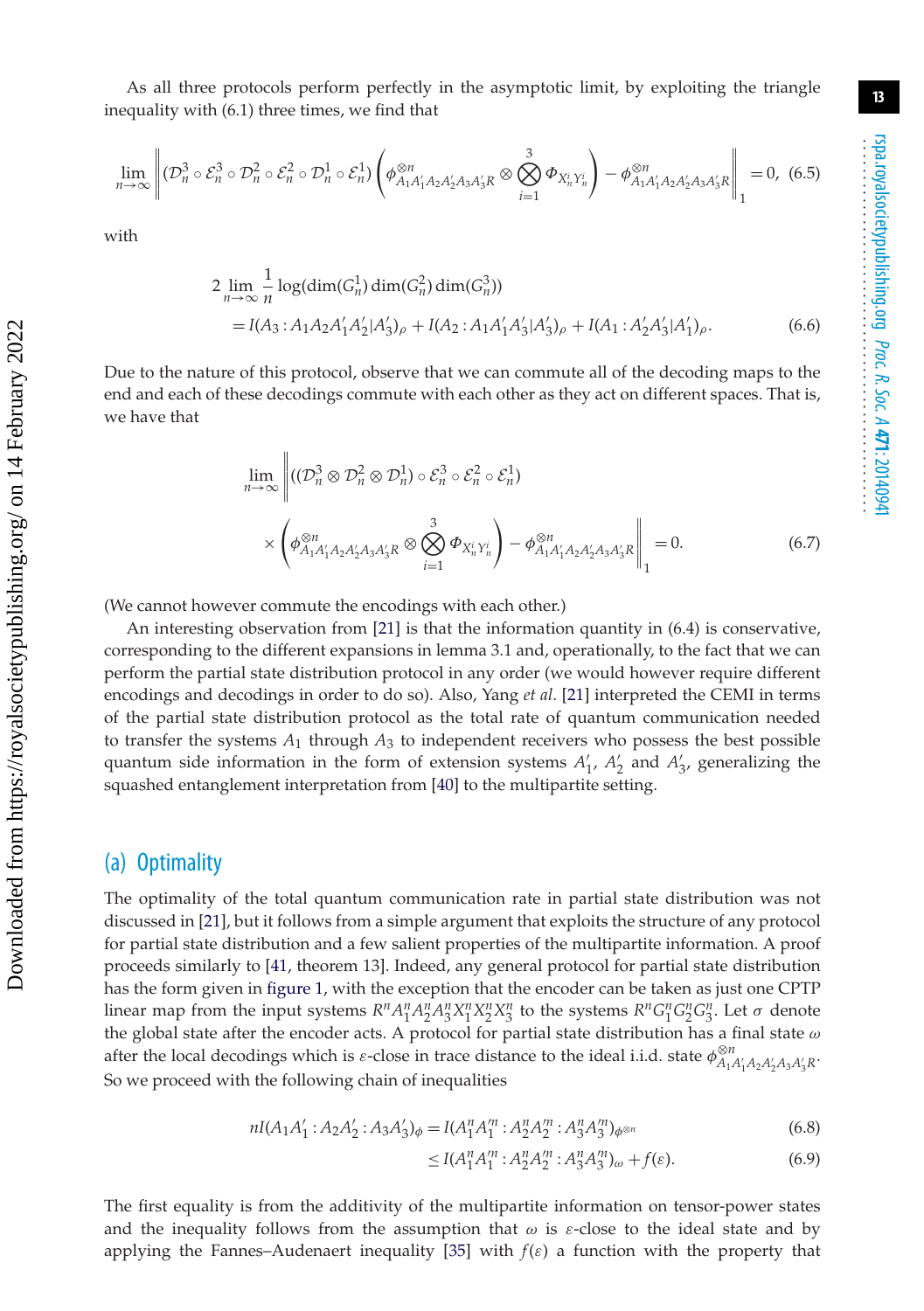$\lim_{\varepsilon\to 0}$   $\lim_{n\to\infty}$  (1/*n*)*f*( $\varepsilon$ ) = 0. Continuing, we have that

$$
I(A_1^nA_1^m:A_2^nA_2^m:A_3^nA_3^m)_{\omega}\leq I(A_1^mG_1^nY_1^n:A_2^mG_2^nY_2^n:A_3^mG_3^nY_3^n)_{\sigma}
$$
\n
$$
(6.10)
$$

$$
\leq I(A_1^m Y_1^n : A_2^m Y_2^n : A_3^m Y_3^n)_{\sigma} + 2\log(|G_1^n| |G_2^n| |G_3^n|)
$$
\n
$$
(6.11)
$$

$$
=I(A_1^m:A_2^m:A_3^m)_{\sigma}+2\log(|G_1^n||G_2^n||G_3^n|)
$$
\n(6.12)

$$
= nI(A'_1 : A'_2 : A'_3)_{\phi} + 2\log(|G_1^n||G_2^n||G_3^n|), \tag{6.13}
$$

where the first inequality follows from quantum data processing (the local decoders can only decrease the multipartite information). The second inequality follows from

$$
I(C_1D_1: \dots: C_lD_l) = \sum_{i=1}^l H(C_iD_i) - H(C_1D_1 \dots C_lD_l)
$$
\n(6.14)

$$
= \sum_{i=1}^{l} H(C_i) + H(D_i|C_i) - H(C_1 \cdots C_l) - H(D_1 \cdots D_l|C_1 \cdots C_l)
$$
(6.15)

$$
\leq \sum_{i=1}^{l} H(C_i) - H(C_1 \cdots C_l) + 2 \log(|D_1| \times \cdots \times |D_l|) \tag{6.16}
$$

$$
=I(C_1:\cdots:C_l)+2\log(|D_1|\times\cdots\times|D_l|). \hspace{1cm} (6.17)
$$

The equality in (6.12) follows because the systems are product with respect to the cut  $A_1^m A_2^m A_3^m |Y_1^n| Y_2^n |Y_3^n$ . The final equality is again additivity. Putting everything together we find that

$$
\frac{1}{2}[I(A_1A_1':A_2A_2':A_3A_3')_{\phi}-I(A_1':A_2':A_3')_{\phi}] \leq \frac{1}{n}\log(|G_1^n||G_2^n||G_3^n|)+\frac{1}{n}f(\varepsilon). \tag{6.18}
$$

Taking the limit as  $n \to \infty$  and  $\varepsilon \to 0$  then establishes the information gap in (6.3) as twice the minimum total rate of quantum communication needed in any partial state distribution protocol. This analysis clearly extends to any finite number of parties.

#### (b) Operational interpretation of the multipartite symmetric quantum discord

The partial state distribution protocol gives a compelling operational interpretation of the MSQ discord, different from and arguably simpler than those considered in previous contexts [\[42,](#page-20-13)[43\]](#page-20-14). Suppose that we have a multipartite state  $\rho_{A_1\cdots A_l}$  shared by *l* local parties, each of whom possesses system  $A_i$ , where  $i \in \{1, ..., l\}$ . Let  $\phi_{RA_1\cdots A_l}$  be a state which purifies  $\rho_{A_1\cdots A_l}$ , where *R* is an environment system inaccessible to the local parties. Suppose now that a measurement occurs on each of the systems, according to the measurement maps  $M^1_{A_1 \to X_1}, \ldots, M^l_{A_l \to X_{l'}}$  producing the state  $\omega_{RX_1\cdots X_l}$ :

$$
\omega_{RX_1\cdots X_l} \equiv (\mathcal{M}_{A_1 \to X_1}^1 \otimes \cdots \otimes \mathcal{M}_{A_l \to X_l}^l)(\phi_{RA_1\cdots A_l}). \tag{6.19}
$$

A measurement corresponds to a loss of information, and one way to represent this is with isometric extensions of the measurement process, so that the full state is

$$
\omega_{RX_1E_1\cdots X_lE_l} \equiv (\mathcal{U}_{A_1\rightarrow X_1E_1}^{M^1} \otimes \cdots \otimes \mathcal{U}_{A_l\rightarrow X_lE_l}^{M^l})(\phi_{RA_1\cdots A_l}),
$$
\n(6.20)

and  $\mathcal{U}_{A_i \to X_i E_i}^{M^i}$  is an isometric extension of the measurement map  $\mathcal{M}_{A_i \to X_i}^i$ . As the systems  $E_1, \ldots, E_l$  are lost to the environment after the measurement process, it becomes the case that the environment possesses the systems *R*, *E*1, ... , *El*, and each of the local parties possesses one of the measurement outcomes.

With this set-up, we can now see that the (unoptimized) MSQ discord

$$
I(A_1: \dots: A_l)_{\rho} - I(X_1: \dots: X_l)_{\omega} = I(X_1 E_1: \dots: X_l E_l)_{\rho} - I(X_1: \dots: X_l)_{\omega}
$$
\n(6.21)

is equal to the twice the total rate of quantum communication needed for the environment to send the systems *E*1, ... , *El* back to each of the local parties in order to restore the coherence lost in the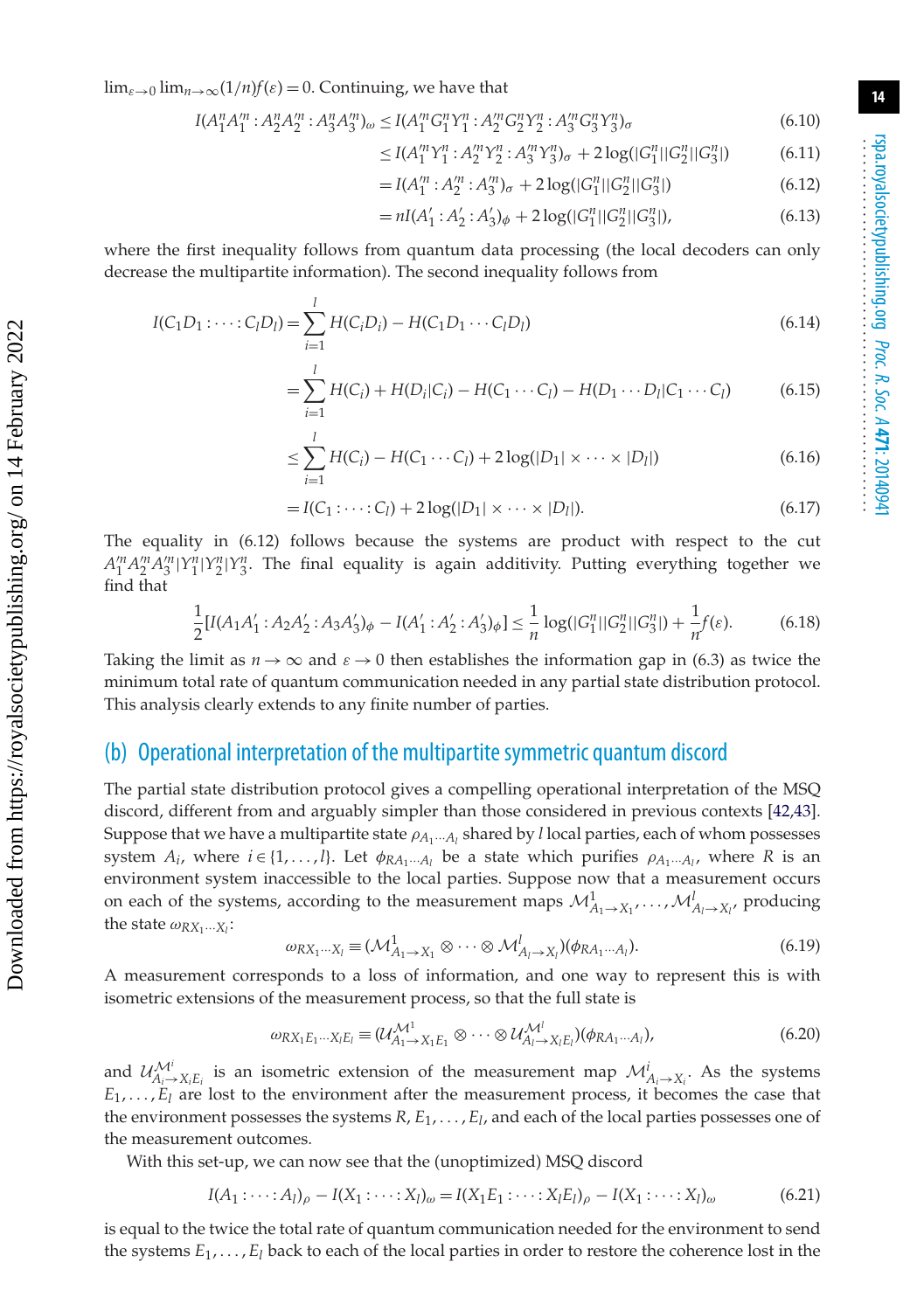#### (c) Operational interpretation of the quantum discord

 Downloaded from https://royalsocietypublishing.org/ on 14 February 2022 Downloaded from https://royalsocietypublishing.org/ on 14 February 2022 We remark that this approach in terms of partial state distribution gives as a special case a compelling operational interpretation of the original quantum discord, again different from and arguably simpler than those considered previously [\[42](#page-20-13)[,43\]](#page-20-14). Indeed, consider a bipartite state  $\rho_{AB}$ and a measurement map  $M_{A\rightarrow X}$ . The unoptimized quantum discord is defined as

$$
I(A;B)_{\rho} - I(X;B)_{\mathcal{M}(\rho)} = I(XE;B)_{\mathcal{U}(\rho)} - I(X;B)_{\mathcal{U}(\rho)}
$$
(6.22)

$$
= I(E; B|X)_{\mathcal{U}(\rho)},\tag{6.23}
$$

where the first equality follows because every measurement map has an isometric extension  $\mathcal{U}^{\mathcal{M}}_{A\to XE}$  and the mutual information is invariant under local isometries. The second equality is a consequence of the chain rule (this rewriting of discord in terms of conditional mutual information was first explicitly given in [\[44\]](#page-20-15)). Purifying the original state with a reference system *R*, we have a pure state on systems *REXB*. After the measurement occurs, it is natural to associate the system *E* as being 'lost' and thus given to the other environment system *R*. That is, after the measurement occurs, the systems *R* and *E* are with the environment, the system *X* is with a party who has the measurement outcome, and the system *B* is with another party who plays no role in the protocol. We can then readily see from the QSR protocol that  $I(E; B|X)_{U(\rho)}$  is twice the rate of quantum communication needed in order to transmit the system *E* to the party possessing *X* (assuming that the *B* system is with a different party who does not play a role in this transfer). We can thus interpret  $I(E; B|X)_{U(\rho)}$  as twice the quantum communication cost needed to restore the coherence that was lost in the measurement process. After this transfer occurs,  $I(E; B|X)_{U(\rho)}$ is also equal to twice the quantum communication rate needed to send the system *E* back to the environment (this is because state redistribution is dual under time reversal [\[38](#page-20-9)[,39\]](#page-20-10)). The quantity thus also characterizes the amount of quantum information lost in the measurement process. Optimizing over all measurements gives the optimized discord (keeping in mind that one could potentially optimize over collective measurements and get a *regularized* discord).

#### 7. Potential improvement of the local recoverability inequality

It might be possible to improve upon the local recoverability inequality given in (2.1). Here, we provide what might be a first step, which follows an approach recently given in [\[18\]](#page-19-11).

**Proposition 7.1.** Let  $\rho_{A_1A_1'\cdots A_lA_l'}$  be a multipartite quantum state. Then the following inequality holds:

$$
I(A_1A'_1: \cdots: A_lA'_l)_{\rho} - I(A'_1: \cdots: A'_l)_{\rho}
$$
  
\n
$$
\geq \lim_{n \to \infty} \min_{\mathcal{R}^1, \dots, \mathcal{R}^l} \frac{1}{n} D(\rho_{A_1A'_1 \cdots A_lA'_l}^{\otimes n} \| \mathcal{R}_{A''_1 \to A''_1A''_l}^1 \otimes \cdots \otimes \mathcal{R}_{A''_l \to A''_lA''_l}^l (\rho_{A'_1 \cdots A'_l}^{\otimes n}))
$$
 (7.1)

 $\iota$ where  $\mathcal{R}^1_{A^m_1\to A^n_1A^m_1},\ldots,\mathcal{R}^l_{A^m_l\to A^n_lA^m_l}$  are a sequence of local recovery maps.

*Proof.* The proof of this lemma is very similar to the proof of Proposition 3 of [\[18\]](#page-19-11), except that we invoke the partial state redistribution protocol reviewed in §6. Picking up from the notation

<sup>&</sup>lt;sup>1</sup>A subtle point here is that one could more generally include an optimization over collective quantum measurements acting on many copies of the state, which would result in a *regularized* MSQ discord being equal to the total quantum communication cost.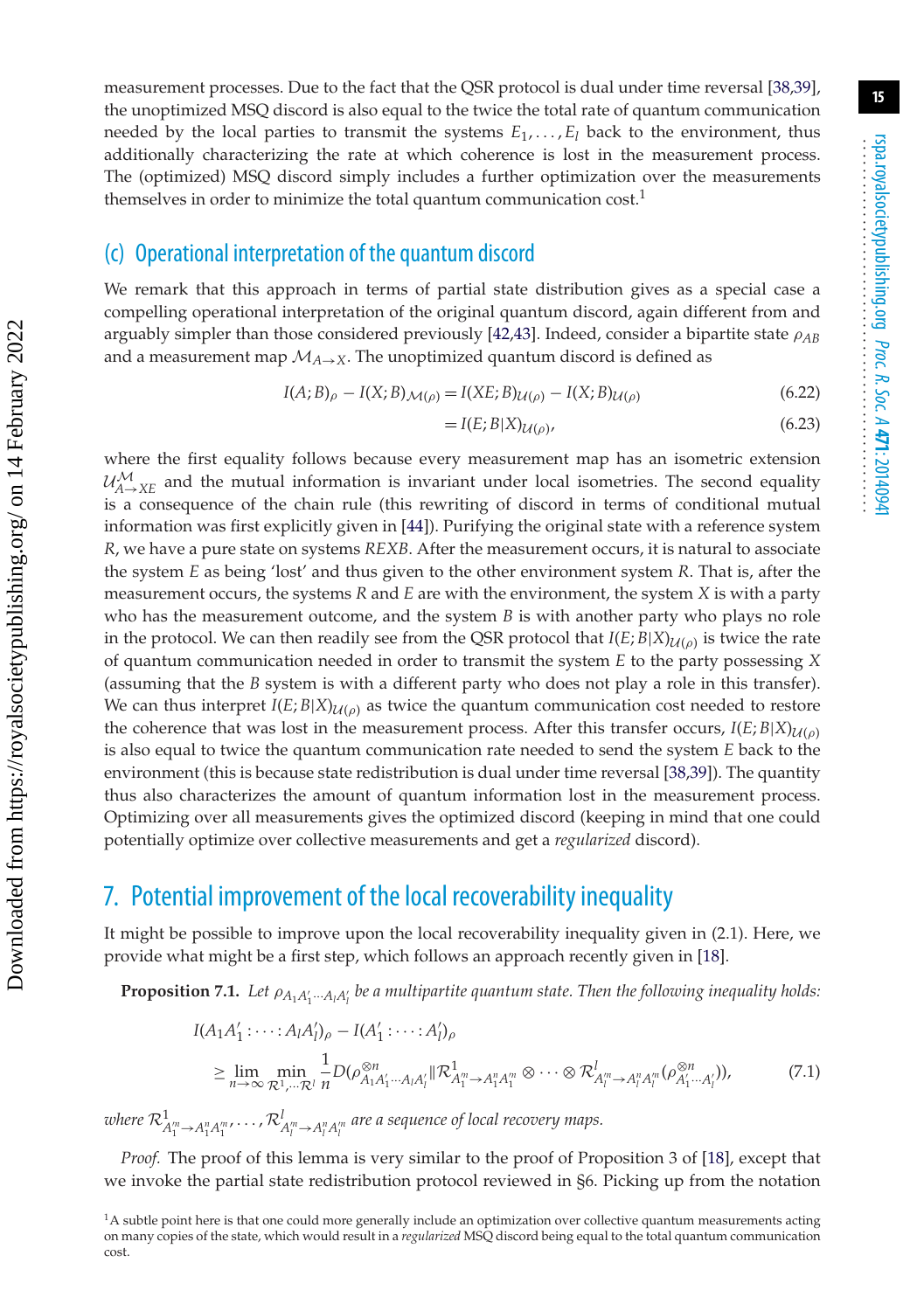there, and specializing to a state on systems  $A_1A_1'A_2A_2'A_3A_3$ , let

$$
\varphi_{R^{n}G_{n}^{1}G_{n}^{2}G_{n}^{3}Y_{n}^{1}Y_{n}^{2}Y_{n}^{3}A_{1}^{m}A_{2}^{m}A_{3}^{m}} \equiv \mathcal{E}_{R^{n}A_{3}^{n}X_{n}^{3} \to R^{n}G_{n}^{3}}^{3} \left( \mathcal{E}_{R^{n}A_{2}^{n}A_{3}^{n}X_{n}^{2} \to R^{n}A_{3}^{n}G_{n}^{2}}^{2} \times \left( \mathcal{E}_{R^{n}A_{1}^{n}A_{2}^{n}A_{3}^{n}X_{n}^{2} \to R^{n}A_{2}^{n}A_{3}^{n}G_{n}^{2}}^{3} \left( \phi_{A_{1}A_{1}^{'}A_{2}A_{2}^{'}A_{3}A_{3}^{'}R}^{3} \otimes \bigotimes_{i=1}^{3} \Phi_{X_{n}^{i}Y_{n}^{i}} \right) \right) \right)
$$
(7.2)

denote the state after the encodings. Tracing over  $R^n$  and applying the operator inequality  $\sigma_{CD} \leq$  $[\dim(D)]^2 \tau_C \otimes \rho_D$  three times, we find that

$$
\varphi_{G_n^1 G_n^2 G_n^3 Y_n^1 Y_n^2 Y_n^3 A_1^m A_2^m A_3^m}
$$

 $\leq [\dim(G_n^1)]^2[\dim(G_n^2)]^2[\dim(G_n^3)]^2 \tau_{G_n^1} \otimes \tau_{G_n^2} \otimes \tau_{G_n^3} \otimes \tau_{Y_n^1} \otimes \tau_{Y_n^2} \otimes \tau_{Y_n^3} \otimes \rho_{A_1^nA_2^mA_3^n}]$  $(7.3)$ 

Now for  $i \in \{1, 2, 3\}$ , define the perturbed decoding operations

$$
\tilde{\mathcal{D}}_n^i \equiv (1 - 2^{-n}) \mathcal{D}_n^i + 2^{-n} \Lambda_{\text{dep}},\tag{7.4}
$$

where  $\Lambda_{\text{dep}}$  is the completely depolarizing channel. As these are completely positive and acting on different spaces, we find that

$$
\begin{split}\n&\left(\tilde{\mathcal{D}}_{n}^{3}\otimes\tilde{\mathcal{D}}_{n}^{2}\otimes\tilde{\mathcal{D}}_{n}^{1}\right)\left(\varphi_{G_{n}^{1}G_{n}^{2}G_{n}^{3}\gamma_{n}^{1}\gamma_{n}^{2}\gamma_{n}^{3}A_{1}^{m}A_{2}^{m}A_{3}^{m}}\right) \\
&\leq\left[\dim(G_{n}^{1})\right]^{2}\left[\dim(G_{n}^{2})\right]^{2}\left[\dim(G_{n}^{3})\right]^{2} \\
&\times\left(\mathcal{R}_{A_{1}^{m}\rightarrow A_{1}^{n}A_{1}^{m}}^{1}\otimes\mathcal{R}_{A_{2}^{m}\rightarrow A_{2}^{n}A_{2}^{m}}^{2}\otimes\mathcal{R}_{A_{3}^{m}\rightarrow A_{3}^{n}A_{3}^{m}}^{3}\right)\left(\rho_{A_{1}^{m}A_{2}^{m}A_{3}^{m}}\right),\n\end{split} \tag{7.5}
$$

where the recovery map  $\mathcal{R}_{A_i^n \to A_i^n A_i^n}^i$  for  $i \in \{1, 2, 3\}$  is defined to be the map that first tensors in maximally mixed states on systems  $G_n^i$  and  $Y_n^i$  and then performs  $\tilde{\mathcal{D}}_n^i$ . Using operator monotonicity of the logarithm, we find that

$$
D(\rho_{A_1A'_1A_2A'_2A_3A'_3}^{\otimes n} \| (\mathcal{R}_{A_1^m \to A_1^n A_1^m}^1 \otimes \mathcal{R}_{A_2^m \to A_2^n A_2^m}^2 \otimes \mathcal{R}_{A_3^m \to A_3^n A_3^m}^3) (\rho_{A_1^m A_2^m A_3^m})
$$
  
\n
$$
\leq D(\rho_{A_1A'_1A_2A'_2A_3A'_3}^{\otimes n} \| (\tilde{\mathcal{D}}_n^3 \otimes \tilde{\mathcal{D}}_n^2 \otimes \tilde{\mathcal{D}}_n^1) (\varphi_{G_n^1 G_n^2 G_n^3 Y_n^1 Y_n^2 Y_n^3 A_1^m A_2^m A_3^m})
$$
  
\n
$$
+ 2 \log(\dim(G_n^1) \dim(G_n^2) \dim(G_n^3)). \tag{7.6}
$$

Theorem 3 of [\[45\]](#page-20-16) gives that

$$
\lim_{n \to \infty} \frac{1}{n} D(\rho_{A_1 A_1' A_2 A_2' A_3 A_3'}^{\otimes n} \| (\tilde{\mathcal{D}}_n^3 \otimes \tilde{\mathcal{D}}_n^2 \otimes \tilde{\mathcal{D}}_n^1) (\varphi_{G_n^1 G_n^2 G_n^3 Y_n^1 Y_n^2 Y_n^3 A_1'' A_2'' A_3''}^n)) = 0 \tag{7.7}
$$

as a consequence of (6.7). With this, we can conclude the statement in (7.1) by combining the above with (6.6) and (6.4).

It should be clear from here how the general multiparty case proceeds. Letting the number of parties be some positive integer *l*, we first apply lemma 3.1. Next, we perform the partial state distribution protocol in the same fashion as above. Importantly, all of the encodings take place in a particular order, but the decodings all act on different spaces and thus commute. Finally, we apply the same reasoning at the end to conclude the general statement of the lemma.

*We leave as an open question whether the following inequality holds:*

$$
I(A_1 A'_1 : \dots : A_l A'_l)_{\rho} - I(A'_1 : \dots : A'_l)_{\rho}
$$
  
\n
$$
\geq -\log F(\rho_{A_1 A'_1 \dots A_l A'_{l'}} (\mathcal{R}^1_{A'_1 \to A_1 A'_1} \otimes \dots \otimes \mathcal{R}^l_{A'_l \to A_l A'_l})(\rho_{A'_1 \dots A'_l})),
$$
\n(7.8)

where  $\rho_{A_1A_1'\cdots A_lA_l'}$  is a multipartite quantum state and  $\mathcal{R}_{A_1'\to A_1A_1'}^1$   $\ldots$  ,  $\mathcal{R}_{A_l'\to A_lA_l'}^l$  are some local recovery *maps.* At the very least, the inequality holds for classical systems as a consequence of theorem 5 of [\[29\]](#page-20-0). By extending the methods of Fawzi & Renner [\[14\]](#page-19-7) and Brandao *et al*. [\[18\]](#page-19-11), it might be possible to establish the above inequality.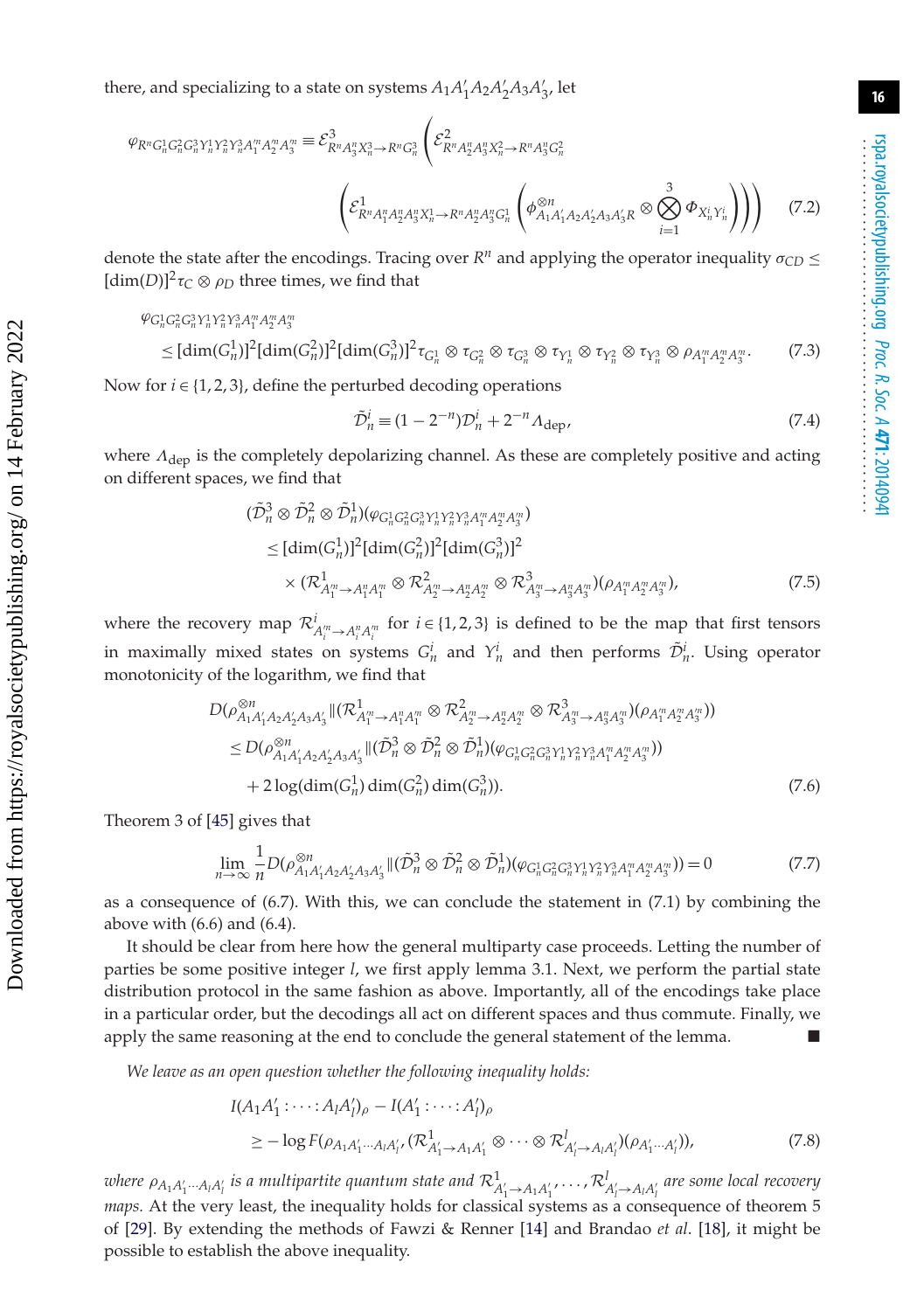## 8. Discussion

We have demonstrated how the inequality in (1.7) implies a relation between the multipartite information gap  $I(A_1A'_1: \cdots: A_lA'_l) - I(A'_1: \cdots: A'_l)$  and local recoverability. Namely, a multipartite state has a multipartite information gap nearly equal to zero if and only if the systems *A*1, ... , *Al* are locally recoverable from the respective systems  $A'_1, \ldots, A'_l$ . This result in turn implies that (i) the MSQ discord of a state  $\rho_{A_1\cdots A_l}$  is nearly equal to zero if and only if the state is locally recoverable after measurements occur on each of the systems and (ii) the CEMI is faithful. We have also given a compelling operational interpretation of the MSQ discord as the twice the total quantum communication cost needed to restore the coherence lost from a sequence of local measurements. A similar operational interpretation applies to the original quantum discord quantity as well. Finally, proposition 7.1 gives another lower bound on the multipartite information gap by generalizing an approach recently outlined in [\[18\]](#page-19-11).

There are several open questions to consider going forward from here. First, it would be interesting if the inequality in (7.8) were true. It is true for classical systems, and to show it for quantum systems, one could consider extending the methods given in [\[18,](#page-19-11) Proposition 4] to this multipartite setting. Next, in light of the recent developments in [\[11–](#page-19-22)[13\]](#page-19-6), one could define a geometric CEMI as follows:

$$
E_I^F(A_1: \dots: A_l)_{\rho} \equiv -\frac{1}{2} \log \sup_{\substack{\rho_{A_1 A_1' \dots A_l A_l'} \\ \mathcal{R}^1, \dots, \mathcal{R}^l}} F(\rho_{A_1 A_1' \dots A_l A_l'}, (\mathcal{R}_{A_1' \to A_1 A_1'}^1 \otimes \dots \otimes \mathcal{R}_{A_l' \to A_l A_l'}^l)(\rho_{A_1' \dots A_l'})), \quad (8.1)
$$

where the optimization is over all extensions of  $\rho_{A_1\cdots A_l}$  and all recovery maps  $\mathcal{R}^1,\cdots,\mathcal{R}^l$ . One could also define a multipartite surprisal of measurement recoverability as

$$
D^{F}(\bar{A}_{1}:\cdots:\bar{A}_{l})_{\rho} \equiv -\log \sup_{\mathcal{E}_{A_{1}}^{1},\cdots,\mathcal{E}_{A_{l}}^{l}} F(\rho_{A_{1}\cdots A_{l}},(\mathcal{E}_{A_{1}}^{1}\otimes\cdots\otimes\mathcal{E}_{A_{l}}^{l})(\rho_{A_{1}\cdots A_{l}})),
$$
(8.2)

where the optimization is over all local EB channels. One could even consider other discord-like quantities of the above form, but involving alternate (pseudo-)distance measures such as the trace distance and relative entropy. We can already conclude that the geometric CEMI is faithful by the results given in this paper, and one could pursue further properties of these quantities in future work.

Data accessibility. This work does not have any experimental data.

Acknowledgements. I am thankful to Mario Berta, Marco Piani, Kaushik Seshadreesan and Andreas Winter for discussions related to the topic of this paper.

Funding statement. This work was supported by startup funds from the Department of Physics and Astronomy at LSU, the NSF under award no. CCF-1350397 and the DARPA Quiness Program through US Army Research Office award no. W31P4Q-12-1-0019.

Conflict of interests. I have no competing interests.

## Appendix A. Multipartite de Finetti theorem

We begin by recalling Theorem II.7' of [\[46\]](#page-20-17):

**Theorem A.1.** *Let*  $\zeta_{EF}$  *be a k-extendible state, in the sense that there is a state*  $\theta_{EF_1}...F_k$  *that is invariant with respect to permutations of the F systems and such that*  $Tr_{F_2\cdots F_k}(\theta_{EF_1\cdots F_k}) = \zeta_{EF}$ . Then there exists a  $m$ easure  $d\mu(\sigma_F)$  *on states*  $\sigma_F$  *on the F system and a family of states*  $\{\xi_E^\sigma\}$  *parametrized by*  $\sigma_F$  *such that* 

$$
\left\| \zeta_{EF} - \int d\mu(\sigma_F) \xi_E^{\sigma} \otimes \sigma_F \right\|_1 \le \frac{2|F|^2}{k}.
$$
 (A1)

The following proposition follows directly from prior results in the literature, but we state it here and give a brief proof for readers' convenience: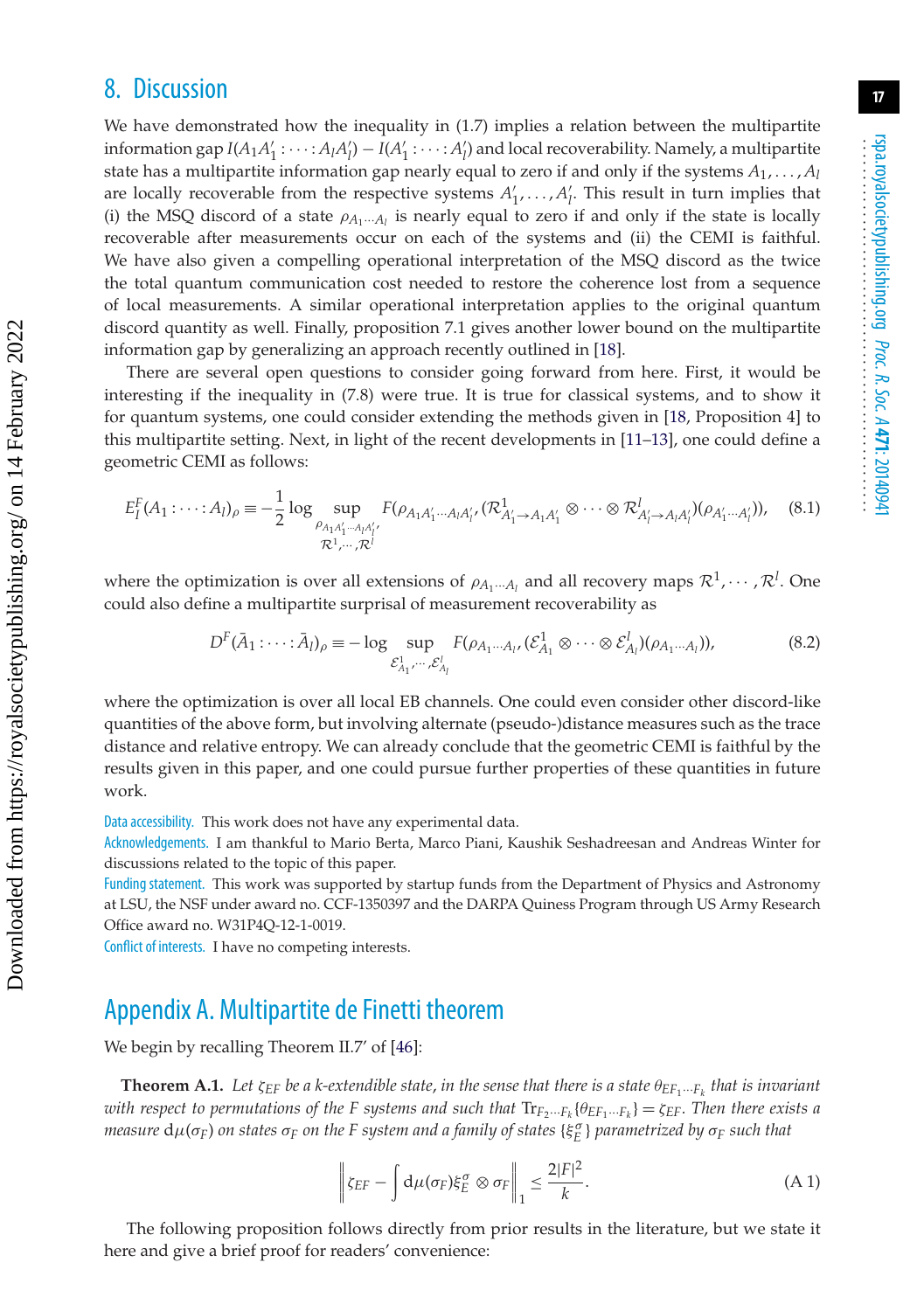**Proposition A.2.** *Let* ρ*A*1*A*2···*Al be a multipartite k-extendible state*, *i.e. there exists a state*

$$
\omega_{A_1A_2,1}\dots A_{2,k}\dots A_{l,1}\dots A_{l,k} \tag{A.2}
$$

*that is permutation invariant with respect to the systems*  $A_{j,1} \cdots A_{j,k}$ , *for each j*  $\in$  {2, ...,*l*}, *and such that*  $\rho_{A_1A_2\cdots A_l} = \text{Tr}_{A_{2,2}\cdots A_{2,k}\cdots A_{l,2}\cdots A_{lk}}\{\omega\}$ . Then

$$
\|\rho_{A_1A_2\cdots A_l} - \text{SEP}(A_1 \cdot A_2 \cdot \cdots \cdot A_l)\|_1 \le \frac{2}{k} (|A_2|^2 + \cdots + |A_l|^2). \tag{A 3}
$$

*Proof.* The idea is to proceed similar to the proof of Doherty *et al*. [\[27,](#page-19-20) Theorem 1], but here invoking theorem A.1 several times. We consider a particular example with only three parties for simplicity, and it will then be clear how the approach extends to states with more parties. So we begin with a multipartite *k*-extendible state  $\rho_{ABC}$  and its multipartite *k*-extension  $\omega_{AB_1\cdots B_kC_1\cdots C_k}$ . We first apply theorem A.1 to  $\omega_{AB_1\cdots B_kC}$  (where  $C = C_1$ ), setting  $E = AB_1 \cdots B_k$  and  $F = C$ . We can conclude that there exists a measure  $d\mu(\sigma_C)$  and a family of states  $\{\xi_{AB_1\cdots B_k}^{\sigma}\}$  such that

$$
\left\|\omega_{AB_1\cdots B_kC} - \int d\mu(\sigma_C)\xi_{AB_1\cdots B_k}^{\sigma} \otimes \sigma_C\right\|_1 \le \frac{2|C|^2}{k}.
$$
 (A4)

Due to the invariance of the state  $\omega_{AB_1\cdots B_kC}$  under permutations of the *B* systems and monotonicity of the trace norm under quantum operations, we can conclude the following inequality:

$$
\left\|\omega_{AB_1\cdots B_kC} - \int d\mu(\sigma_C)\bar{\xi}_{AB_1\cdots B_k}^{\sigma} \otimes \sigma_C\right\|_1 \leq \frac{2|C|^2}{k},\tag{A.5}
$$

where  $\bar{\xi}_{AB_1\cdots B_k}^{\sigma} \equiv \bar{\Pi}_{B^k}(\xi_{AB_1\cdots B_k})$ , with  $\bar{\Pi}_{B^k}$  a channel that randomly permutes the *B* systems (defined in (5.14)). Given that each state  $\bar{\xi}_{AB_1\cdots B_k}^{\sigma}$  is permutation symmetric with respect to the *B* systems, we can again invoke theorem A.1 to conclude that there exists a measure  $d\mu(\tau(\sigma))$  on states  $\tau(\sigma)_B$ and a family of states  $\{\chi_A^{\tau(\sigma)}\}$  such that

$$
\left\| \bar{\xi}_{AB}^{\sigma} - \int d\mu(\tau(\sigma)) \chi_A^{\tau(\sigma)} \otimes \tau(\sigma)_B \right\|_1 \leq \frac{2|B|^2}{k}.
$$
 (A 6)

This implies that

$$
\left\| \bar{\xi}_{AB}^{\sigma} \otimes \sigma_C - \int d\mu(\tau(\sigma)) \chi_A^{\tau(\sigma)} \otimes \tau(\sigma)_B \otimes \sigma_C \right\|_1 \leq \frac{2|B|^2}{k} \tag{A7}
$$

and applying convexity of the trace norm gives

$$
\left\|\int d\mu(\sigma_C)\bar{\xi}_{AB}^{\sigma}\otimes\sigma_C-\int d\mu(\sigma_C)d\mu(\tau(\sigma))\chi_A^{\tau(\sigma)}\otimes\tau(\sigma)_B\otimes\sigma_C\right\|_1\leq \frac{2|B|^2}{k}.
$$
 (A 8)

Applying monotonicity of the trace norm under partial trace to (A 5) gives

$$
\left\|\rho_{ABC} - \int d\mu(\sigma_C)\bar{\xi}_{AB}^{\sigma} \otimes \sigma_C\right\|_1 \le \frac{2|C|^2}{k}.\tag{A9}
$$

We finally combine (A 8) and (A 9) with the triangle inequality to get

$$
\left\|\rho_{ABC} - \int d\mu(\sigma_C) d\mu(\tau(\sigma)) \chi_A^{\tau(\sigma)} \otimes \tau(\sigma)_B \otimes \sigma_C\right\|_1 \leq \frac{2}{k} (|B|^2 + |C|^2). \tag{A 10}
$$

As the state on the right is a convex combination of product states, it is fully separable, so that we can conclude

$$
\|\rho_{ABC} - \text{SEP}(A:B:C)\|_1 \le \frac{2}{k} (|B|^2 + |C|^2). \tag{A 11}
$$

Extending this proof to more parties is done in the obvious way, so that we can conclude  $(A 3)$ .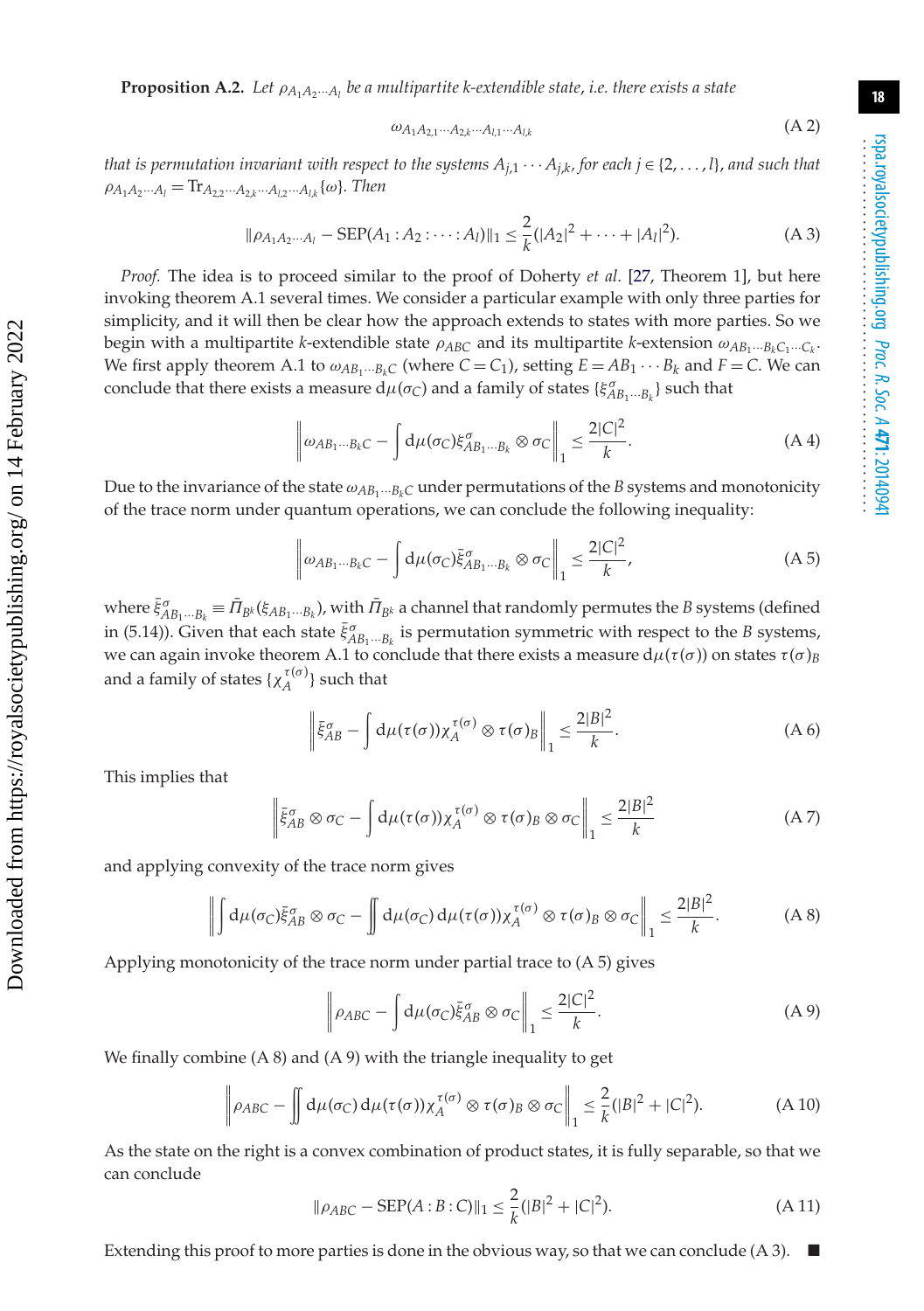# <span id="page-19-0"></span>**References**

- 1. McGill W. 1954 Multivariate information transmission. *Trans. IRE Prof. Group Inform. Theory* **4**, 93–111. [\(doi:10.1109/TIT.1954.1057469\)](http://dx.doi.org/doi:10.1109/TIT.1954.1057469)
- <span id="page-19-1"></span>2. Watanabe S. 1960 Information theoretical analysis of multivariate correlation. *IBM J. Res. Dev.* **4**, 66–82. [\(doi:10.1147/rd.41.0066\)](http://dx.doi.org/doi:10.1147/rd.41.0066)
- <span id="page-19-2"></span>3. Horodecki R. 1994 Informationally coherent quantum systems. *Phys. Lett. A* **187**, 145–150. [\(doi:10.1016/0375-9601\(94\)90052-3\)](http://dx.doi.org/doi:10.1016/0375-9601(94)90052-3)
- <span id="page-19-3"></span>4. Umegaki H. 1962 Conditional expectations in an operator algebra IV (entropy and information). *Kodai Math. Semin. Rep.* **14**, 59–85. [\(doi:10.2996/kmj/1138844604\)](http://dx.doi.org/doi:10.2996/kmj/1138844604)
- <span id="page-19-4"></span>5. Uhlmann A. 1977 Relative entropy and the Wigner-Yanase-Dyson-Lieb concavity in an interpolation theory. *Commun. Math. Phys.* **54**, 21–32. [\(doi:10.1007/BF01609834\)](http://dx.doi.org/doi:10.1007/BF01609834)
- <span id="page-19-5"></span>6. Winter A, Li K 2012 A stronger subadditivity relation? See [http://www.maths.bris.ac.uk/](http://www.maths.bris.ac.uk/~csajw/stronger_subadditivity.pdf) ∼[csajw/stronger\\_subadditivity.pdf.](http://www.maths.bris.ac.uk/~csajw/stronger_subadditivity.pdf)
- 7. Kim IH. 2013 Application of conditional independence to gapped quantum many-body systems. See [http://www.physics.usyd.edu.au/quantum/Coogee2013.](http://www.physics.usyd.edu.au/quantum/Coogee2013) Slide 43.
- 8. Li K, Winter A. 2014 Relative entropy and squashed entanglement. *Commun. Math. Phys.* **326**, 63–80. [\(doi:10.1007/s00220-013-1871-2\)](http://dx.doi.org/doi:10.1007/s00220-013-1871-2)
- 9. Carlen EA, Lieb EH. 2014 Remainder terms for some quantum entropy inequalities. *J. Math. Phys.* **55**, 042201. [\(doi:10.1063/1.4871575\)](http://dx.doi.org/doi:10.1063/1.4871575)
- 10. Zhang L, Wu J. 2014 A lower bound of quantum conditional mutual information. *J. Phys. A Math. Theor.* **47**, 415303. [\(doi:10.1088/1751-8113/47/41/415303\)](http://dx.doi.org/doi:10.1088/1751-8113/47/41/415303)
- <span id="page-19-22"></span>11. Berta M, Seshadreesan K, Wilde MM. 2015 Rényi generalizations of the conditional quantum mutual information. *J. Math. Phys.* **56**, 022205. [\(doi:10.1063/1.4908102\)](http://dx.doi.org/doi:10.1063/1.4908102)
- 12. Seshadreesan KP, Berta M, Wilde MM 2014 Rényi squashed entanglement, discord, and relative entropy differences. [\(http://arxiv.org/abs/1410.1443\)](http://arxiv.org/abs/1410.1443)
- <span id="page-19-6"></span>13. Seshadreesan KP, Wilde MM. 2014 Fidelity of recovery, geometric squashed entanglement, and measurement recoverability. [\(http://arxiv.org/abs/1410.1441\)](http://arxiv.org/abs/1410.1441)
- <span id="page-19-7"></span>14. Fawzi O, Renner R. 2014 Quantum conditional mutual information and approximate Markov chains. [\(http://arxiv.org/abs/1410.0664\)](http://arxiv.org/abs/1410.0664).
- <span id="page-19-8"></span>15. Uhlmann A. 1976 The 'transition probability' in the state space of a \*-algebra. *Rep. Math. Phys.* **9**, 273–279. [\(doi:10.1016/0034-4877\(76\)90060-4\)](http://dx.doi.org/doi:10.1016/0034-4877(76)90060-4)
- <span id="page-19-9"></span>16. Lieb EH, Ruskai MB. 1973 A fundamental property of quantum-mechanical entropy. *Phys. Rev. Lett.* **30**, 434–436. [\(doi:10.1103/PhysRevLett.30.434\)](http://dx.doi.org/doi:10.1103/PhysRevLett.30.434)
- <span id="page-19-10"></span>17. Lieb EH, Ruskai MB. 1973 Proof of the strong subadditivity of quantum-mechanical entropy. *J. Math. Phys.* **14**, 1938–1941. [\(doi:10.1063/1.1666274\)](http://dx.doi.org/doi:10.1063/1.1666274)
- <span id="page-19-11"></span>18. Brandao GSL, Harrow AW, Oppenheim J, Strelchuk S. 2014 Quantum conditional mutual information, reconstructed states, and state redistribution. [\(http://arxiv.org/abs/1411.4921\)](http://arxiv.org/abs/1411.4921)
- <span id="page-19-12"></span>19. Berta M., Tomamichel M. 2015 The fidelity of recovery is multiplicative. [\(http://arxiv.](http://arxiv.org/abs/1502.07973) [org/abs/1502.07973\)](http://arxiv.org/abs/1502.07973)
- <span id="page-19-13"></span>20. Piani M, Horodecki P, Horodecki R. 2008 No-local-broadcasting theorem for multipartite quantum correlations. *Phys. Rev. Lett.* **100**, 090502. [\(doi:10.1103/PhysRevLett.100.090502\)](http://dx.doi.org/doi:10.1103/PhysRevLett.100.090502)
- <span id="page-19-14"></span>21. Yang D, Horodecki M, Wang ZD. 2008 An additive and operational entanglement measure: conditional entanglement of mutual information. *Phys. Rev. Lett.* **101**, 140501. [\(doi:10.1103/PhysRevLett.101.140501\)](http://dx.doi.org/doi:10.1103/PhysRevLett.101.140501)
- <span id="page-19-15"></span>22. Zurek WH. 2000 Einselection and decoherence from an information theory perspective. *Ann. Phys.* **9**, 855–864. [\(doi:10.1002/1521-3889\(200011\)9:11/12<855::AID-ANDP855>3.0.CO;2-K\)](http://dx.doi.org/doi:10.1002/1521-3889(200011)9:11/12<855::AID-ANDP855>3.0.CO;2-K)
- <span id="page-19-16"></span>23. Ollivier H, Zurek WH. 2001 Quantum discord: a measure of the quantumness of correlations. *Phys. Rev. Lett.* **88**, 017901. [\(doi:10.1103/PhysRevLett.88.017901\)](http://dx.doi.org/doi:10.1103/PhysRevLett.88.017901)
- <span id="page-19-17"></span>24. Christandl M, Winter A. 2004 'Squashed entanglement': an additive entanglement measure. *J. Math. Phys.* **45**, 829–840. [\(doi:10.1063/1.1643788\)](http://dx.doi.org/doi:10.1063/1.1643788)
- <span id="page-19-18"></span>25. Cianciaruso M, Bromley TR, Roga W, Franco RL, Adesso G. 2014 Universality of the freezing of geometric quantum correlations. [\(http://arxiv.org/abs/1411.2978\)](http://arxiv.org/abs/1411.2978)
- <span id="page-19-19"></span>26. Werner RF. 1989 An application of Bell's inequalities to a quantum state extension problem. *Lett. Math. Phys.* **17**, 359–363. [\(doi:10.1007/BF00399761\)](http://dx.doi.org/doi:10.1007/BF00399761)
- <span id="page-19-20"></span>27. Doherty AC, Parrilo PA, Spedalieri FM. 2005 Detecting multipartite entanglement. *Phys. Rev. A* **71**, 032333. [\(doi:10.1103/PhysRevA.71.032333\)](http://dx.doi.org/doi:10.1103/PhysRevA.71.032333)
- <span id="page-19-21"></span>28. Werner RF. 1989 Quantum states with Einstein-Podolsky-Rosen correlations admitting a hidden-variable model. *Phys. Rev. A* **40**, 4277–4281. [\(doi:10.1103/PhysRevA.40.4277\)](http://dx.doi.org/doi:10.1103/PhysRevA.40.4277)